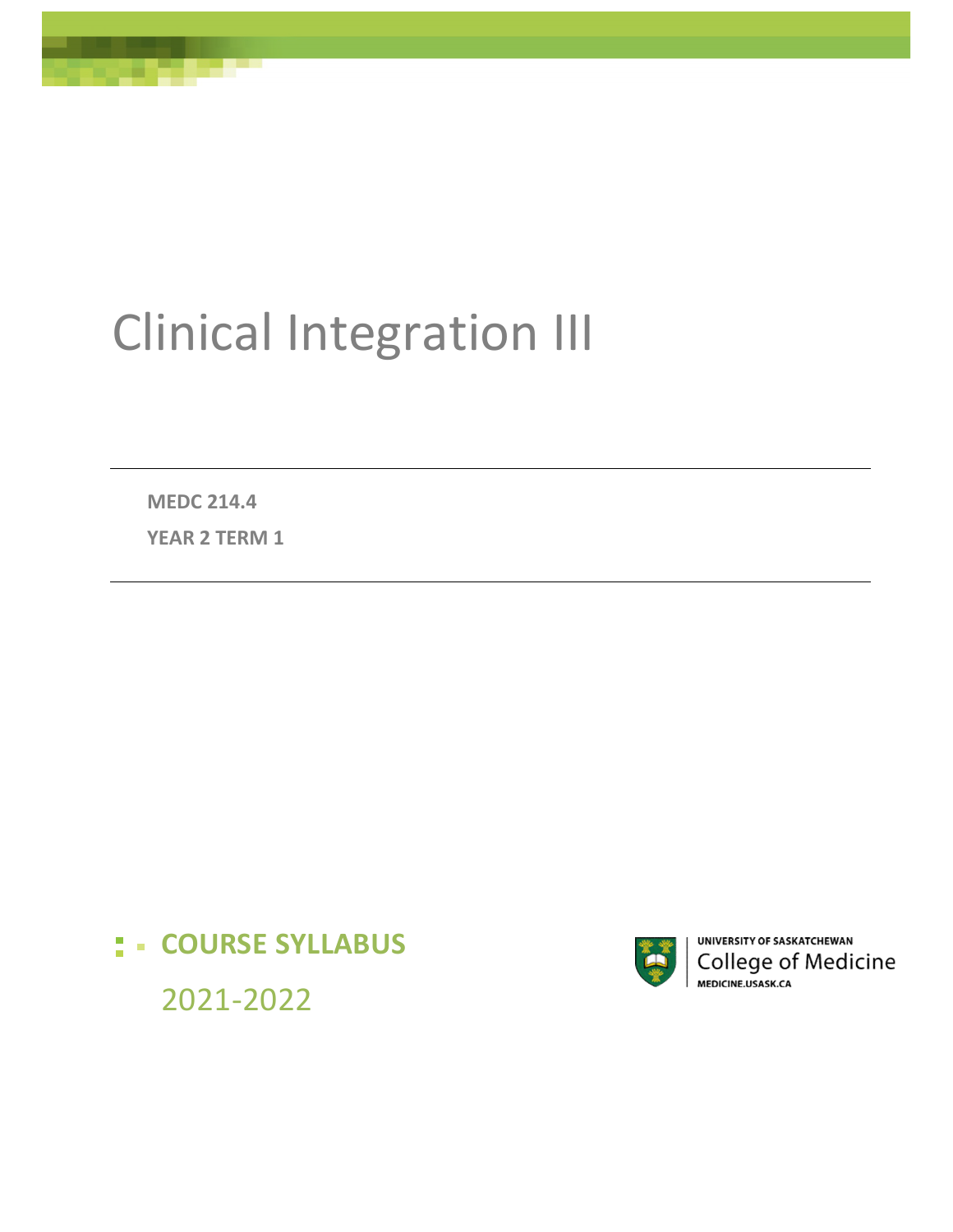*As we gather here today, we acknowledge we are on Treaty Six Territory and the Homeland of the Métis. We pay our respect to the First Nation and Métis ancestors of this place and reaffirm our relationship with one another. We recognize that in the course of your studies you will spend time learning in other traditional territories and Métis homelands. We wish you safe, productive, and respectful encounters in these places.*

# **Clinical Integration III – Course Overview**

*The Covid-19 pandemic has caused significant changes to delivery of medical curriculum. We are planning to include in-person educational experiences, where possible, during the 2021-22 Fall Term. However, due to pandemic circumstances, the College of Medicine undergraduate education program may need to:* 

- *Modify curriculum content delivery outside of usual procedures and at short notice.*
- *Modify course assessments which may need to be changed to a different format, or to have different weighting from that outlined in the syllabus.*

*As information becomes available, we will provide updates to students on any changes relating to content originally outlined in the syllabus.* 

**If you are on campus at any time, ensure you know what is required and expected of you:** One of the critical lessons learned in dealing with COVID-19 is knowing that situations can change and we must be flexible and ready to adjust our safety protocols. Instead of listing all of the relevant information in your course outline, the university has create[d a webpage](https://covid19.usask.ca/students.php#Oncampusessentials) where all up-to-date information around returning to campus is listed. You are responsible for regularly checking the health and safety guidelines <https://covid19.usask.ca/about/safety.php#Expectations>and knowing what is expected of you throughout the fall term. The College of Medicine has specific COVID protocols that are also important for you to be aware of and follow on the [College of Medicine website.](https://medicine.usask.ca/students/covid19.php)

# **COURSE DESCRIPTION**

This is the third of four courses in the Clinical Integration series. Clinical Integration III is designed to provide students with opportunities to gather and integrate knowledge and clinical reasoning skills. These attributes will be further developed in the Clinical Integration IV Course.

Students will engage in Ethics, Inter-Professional Based Learning, Information Literacy, and Clinical Reasoning Cases aimed at developing critical thinking skills and integrating the information learned in the other courses both during this term and from previous terms (Year 1 - Term 1 and 2).

Completion of this course will contribute to attaining elements of the overall undergraduate program objectives [\(Program Learning Objectives\)](https://medicine.usask.ca/documents/ugme/PLOdoc.pdf).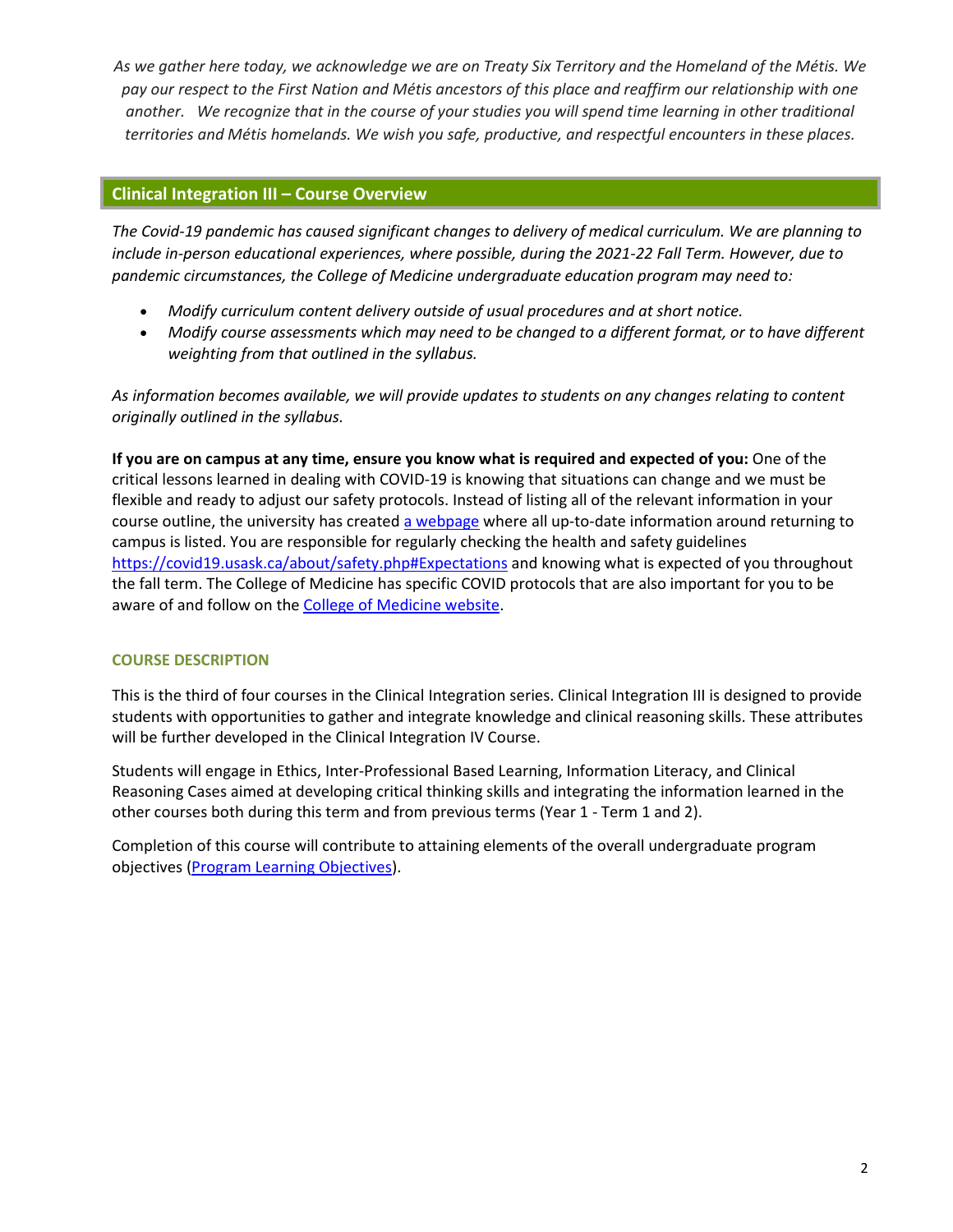| Students will be able to utilize clinical reasoning to:                                                                                                                                                            |                   |                                                                                                                                                                                                                                                                                                                                                                          |
|--------------------------------------------------------------------------------------------------------------------------------------------------------------------------------------------------------------------|-------------------|--------------------------------------------------------------------------------------------------------------------------------------------------------------------------------------------------------------------------------------------------------------------------------------------------------------------------------------------------------------------------|
| <b>Overarching Competency</b>                                                                                                                                                                                      |                   | <b>Milestones</b>                                                                                                                                                                                                                                                                                                                                                        |
| Analyze the patient interview<br>Determine appropriate<br>$\bullet$<br>questions to understand the<br>disease process, illness<br>experience and relevant<br>patient context<br>Interpret the answers<br>$\bullet$ | Term 1            | Choose significant positives from a patient history.<br>1.<br>Ask relevant questions.<br>2.                                                                                                                                                                                                                                                                              |
|                                                                                                                                                                                                                    | Term 2            | Choose significant positives and negatives from a<br>1.<br>patient history.<br>2. Ask relevant questions and provide sound rationale.                                                                                                                                                                                                                                    |
|                                                                                                                                                                                                                    | Term <sub>3</sub> | 1. Ask questions to clarify significant positives and<br>negatives from a patient history.<br>2. Ask questions relevant to the stratification of their<br>differential diagnosis and provide sound rationale.<br>3. Frame questions to elicit accurate information.                                                                                                      |
|                                                                                                                                                                                                                    | Term 4            | Ask questions to clarify significant positives and<br>1.<br>negatives from a patient history.<br>2. Ask questions relevant to the stratification of their<br>differential diagnosis and provide sound rationale.<br>Frame questions to elicit accurate information.<br>3.<br>4. Analyze elements of a history where information was<br>omitted, interpreted incorrectly. |

| Students will be able to utilize clinical reasoning to:          |                   |                                                                                                                                                                                                               |
|------------------------------------------------------------------|-------------------|---------------------------------------------------------------------------------------------------------------------------------------------------------------------------------------------------------------|
| <b>Overarching Competency</b>                                    |                   | <b>Milestones</b>                                                                                                                                                                                             |
| Analyze components of the<br>physical examination                | Term 1            | Choose physical exam strategies to further define<br>1.<br>elements of presenting problem.                                                                                                                    |
| • Determine appropriate<br>maneuvers<br>• Interpret the findings | Term 2            | Choose physical exam strategies to stratify differential<br>1.<br>diagnosis.<br>2. Give the rationale for the choices.                                                                                        |
|                                                                  | Term <sub>3</sub> | 1. Choose physical exam strategies that are specific to the<br>working diagnosis.<br>2. Explain the significance of the expected positive and/or<br>negative findings.                                        |
|                                                                  | Term 4            | 1. Present a succinct case summary that includes relevant<br>positives and negatives from history and physical exam.<br>2. Use relevant positive and negative findings to support<br>their working diagnosis. |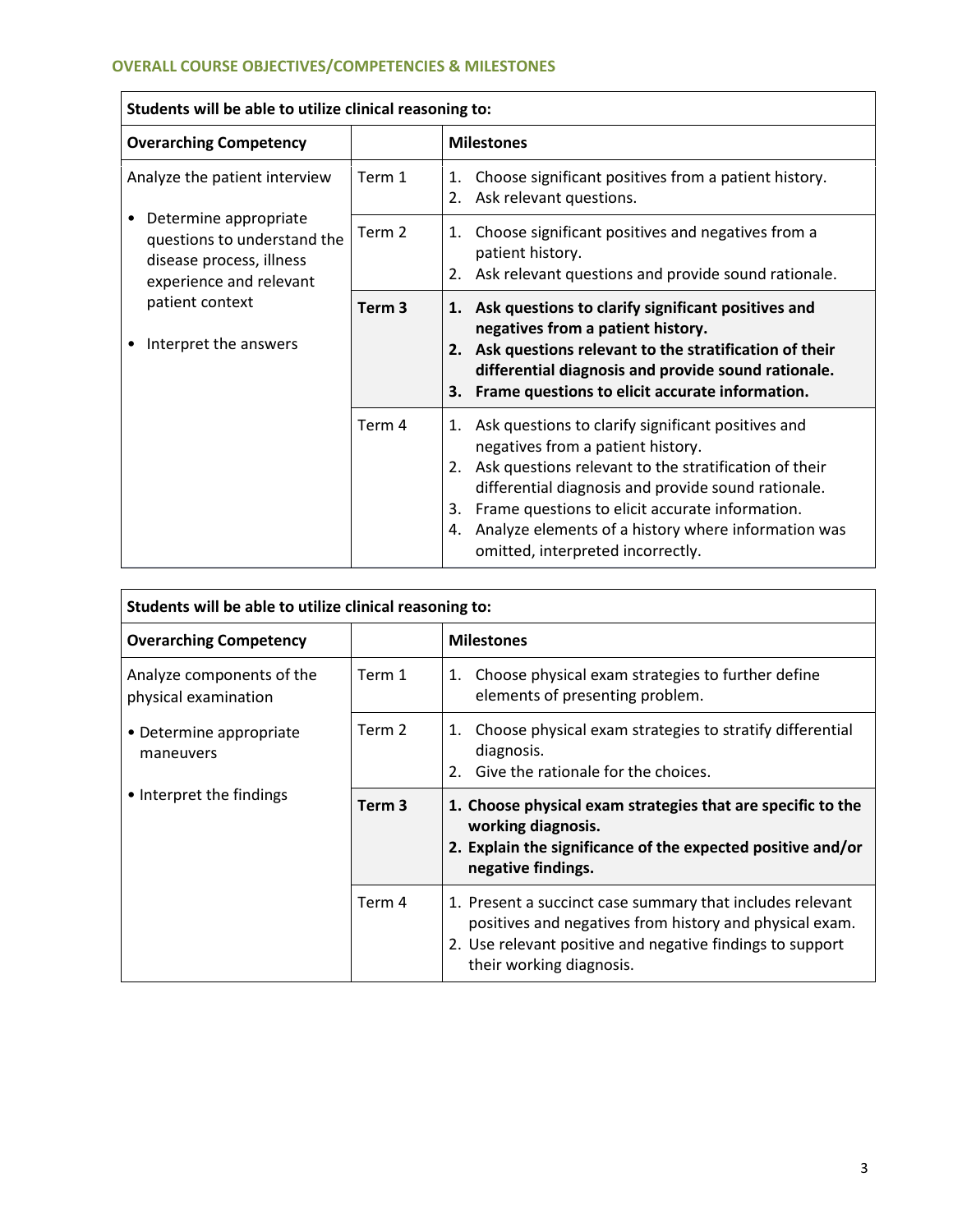| Students will be able to utilize clinical reasoning to:                                              |                   |                                                                                                                                                                                                                                                                         |
|------------------------------------------------------------------------------------------------------|-------------------|-------------------------------------------------------------------------------------------------------------------------------------------------------------------------------------------------------------------------------------------------------------------------|
| <b>Overreaching Competency</b>                                                                       |                   | <b>Milestones</b>                                                                                                                                                                                                                                                       |
| Synthesize information to<br>develop a rational<br>differential diagnosis and a<br>working diagnosis | Term 1            | 1. Use mnemonics (VINDICATE, VITAMINS-ABCDE) to develop a<br>differential diagnosis.<br>2. Narrow the differential diagnosis based on identifying data<br>(age, sex).                                                                                                   |
|                                                                                                      | Term 2            | 1. Develop differential diagnoses using either mnemonics or<br>systems.<br>2. Stratify differential diagnoses by likelihood, seriousness,<br>outcome.<br>3. Utilize data from history and physical exam to support the<br>differential diagnosis.                       |
|                                                                                                      | Term <sub>3</sub> | Develop differential diagnoses using either mnemonics or<br>1.<br>systems.<br>2. Stratify differential diagnoses by likelihood, seriousness,<br>outcome, acuity/chronicity.<br>3. Utilize data from history and physical exam to support the<br>differential diagnosis. |
|                                                                                                      | Term 4            | Use relevant positive and negative findings to support their<br>1.<br>working diagnosis.<br>2. Account for 2 other diagnoses with sound rationale for not<br>choosing them as the top diagnosis.                                                                        |

| Students will be able to utilize clinical reasoning to:                                                                                                                         |                   |                                                                                                                                                                                                                                                                                                                |
|---------------------------------------------------------------------------------------------------------------------------------------------------------------------------------|-------------------|----------------------------------------------------------------------------------------------------------------------------------------------------------------------------------------------------------------------------------------------------------------------------------------------------------------|
| <b>Overarching Competency</b>                                                                                                                                                   |                   | <b>Milestones</b>                                                                                                                                                                                                                                                                                              |
| Analyze management<br>• Determine appropriate<br>investigations<br>• Interpret the information<br>• Synthesize the<br>information to further<br>define the patient's<br>problem | Term 1            | Identify social determinants of health that might affect<br>1.<br>management strategies.                                                                                                                                                                                                                       |
|                                                                                                                                                                                 | Term 2            | Choose investigations that will help stratify differential<br>1.<br>diagnoses with appropriate rationale.<br>Utilize concepts of false positive/negatives, pretest<br>2.<br>probability.<br>Consider the impact of social determinants of health on<br>3.<br>management strategies.                            |
|                                                                                                                                                                                 | Term <sub>3</sub> | Choose investigations that will help stratify differential<br>1.<br>diagnoses with appropriate rationale.<br>2. Utilize concepts of false positive/negatives, pretest<br>probability.<br>Incorporate principles of shared decision making.<br>З.                                                               |
|                                                                                                                                                                                 | Term 4            | Incorporate principles of shared decision making.<br>1.<br>Use resources like "Choosing Wisely."<br>2.<br>Identify examples from shadowing/Discipline Specific<br>3.<br>Patient Encounters or other clinical sessions where<br>management was redundant, excessive or negatively<br>affected patient outcomes. |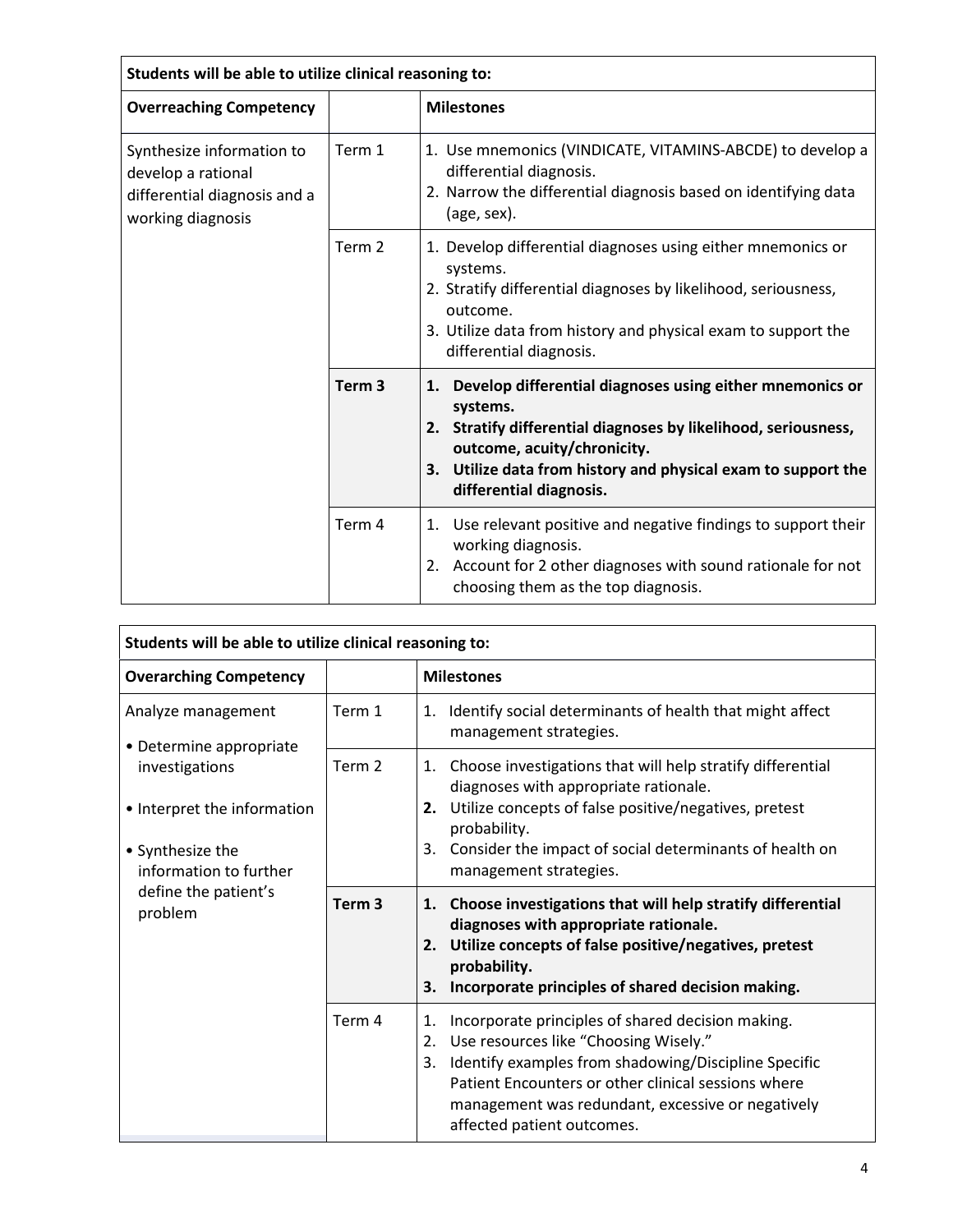| Students will be able to utilize clinical reasoning to:                                                                                                       |                   |                                                                                                                                                                                                                                                                                                                                                             |
|---------------------------------------------------------------------------------------------------------------------------------------------------------------|-------------------|-------------------------------------------------------------------------------------------------------------------------------------------------------------------------------------------------------------------------------------------------------------------------------------------------------------------------------------------------------------|
| <b>Overarching Competency</b>                                                                                                                                 |                   | <b>Milestones</b>                                                                                                                                                                                                                                                                                                                                           |
| Analyze diagnostic errors<br>• Identify common errors in<br>information gathering and<br>synthesis<br>• Develop strategies to<br>decrease errors in diagnosis | Term 1            | 1. Bias - describe effects of bias on patient interactions.<br>2. Diagnostic timeout - outline the procedures and steps in<br>an effective diagnostic time-out.                                                                                                                                                                                             |
|                                                                                                                                                               | Term 2            | 1. Identify when and where errors are made in information<br>gathering.                                                                                                                                                                                                                                                                                     |
|                                                                                                                                                               | Term <sub>3</sub> | 1. Identify where errors occur in all aspects of clinical<br>medicine.<br>2. Utilize principles of Choosing Wisely.                                                                                                                                                                                                                                         |
|                                                                                                                                                               | Term 4            | 1. Utilize strategies to prevent diagnostic error.<br>2. Incorporate principles of shared decision making.<br>3. Use Resources like "Choosing Wisely".<br>4. Identify examples from shadowing/Discipline Specific<br>Patient Encounters or other clinical sessions where<br>management was redundant, excessive or negatively<br>affected patient outcomes. |

| Students will be able to demonstrate ethico-legal reasoning |                   |                                                                                                                                                                                                                                                                                                                                                                                                                                                                      |
|-------------------------------------------------------------|-------------------|----------------------------------------------------------------------------------------------------------------------------------------------------------------------------------------------------------------------------------------------------------------------------------------------------------------------------------------------------------------------------------------------------------------------------------------------------------------------|
| <b>Overarching Competency</b>                               |                   | <b>Milestones</b>                                                                                                                                                                                                                                                                                                                                                                                                                                                    |
|                                                             | Term 1            | 1. Identify legal and ethical principles, theories, and issues<br>relevant to practical clinical settings.<br>2. Demonstrate knowledge of conflicting ethical principles<br>and perspectives.<br>3. Analyze legal and ethical problems in a rational and<br>logical manner.<br>4. Recognize personal biases and the impact of his/her own<br>morals, beliefs and values.<br>5. Propose rationally justified solutions and approaches to<br>legal and ethical issues. |
|                                                             | Term 2            | 1. Identify legal and ethical principles, theories, and issues<br>relevant to practical clinical settings.<br>2. Demonstrate knowledge of conflicting ethical principles<br>and perspectives.<br>3. Analyze legal and ethical problems in a rational and<br>logical manner.<br>4. Recognize personal biases and the impact of his/her own<br>morals, beliefs and values.<br>5. Propose rationally justified solutions and approaches to<br>legal and ethical issues. |
|                                                             | Term <sub>3</sub> | 1. Identify legal and ethical principles, theories, and issues<br>relevant to practical clinical settings.<br>2. Demonstrate knowledge of conflicting ethical principles<br>and perspectives.                                                                                                                                                                                                                                                                        |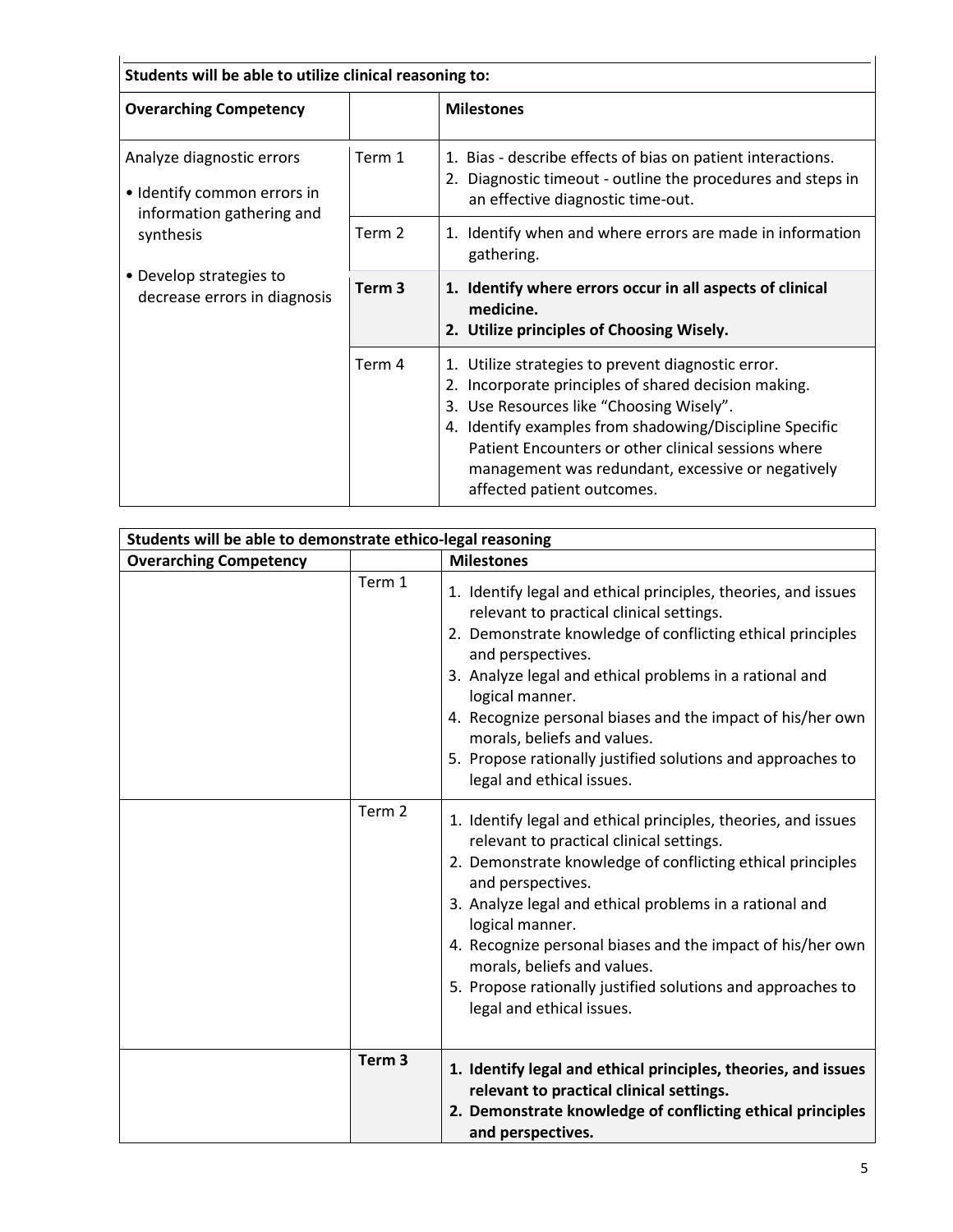|        | 3. Analyze legal and ethical problems in a rational and<br>logical manner.<br>4. Recognize personal biases and the impact of his/her<br>own morals, beliefs and values.<br>5. Propose rationally justified solutions and approaches to<br>legal and ethical issues.                                                                                                                                                                                               |
|--------|-------------------------------------------------------------------------------------------------------------------------------------------------------------------------------------------------------------------------------------------------------------------------------------------------------------------------------------------------------------------------------------------------------------------------------------------------------------------|
| Term 4 | 1. Identify legal and ethical principles, theories, and issues<br>relevant to practical clinical settings.<br>2. Demonstrate knowledge of conflicting ethical principles<br>and perspectives.<br>3. Analyze legal and ethical problems in a rational and<br>logical manner.<br>4. Recognize personal biases and the impact of his/her own<br>morals, beliefs and values.<br>Propose rationally justified solutions and approaches to<br>legal and ethical issues. |

| Students will be able to utilize Patient-Centered Clinical Method (PCCM) to:                                       |                   |                                                                                                                                                    |
|--------------------------------------------------------------------------------------------------------------------|-------------------|----------------------------------------------------------------------------------------------------------------------------------------------------|
| <b>Overarching Competency</b>                                                                                      |                   | <b>Milestones</b>                                                                                                                                  |
| Integrate illness<br>experience and patient<br>context into active shared<br>decision-making around<br>management. | Term 1            | 1. Identify the elements of feelings, ideas, effect on<br>function, and expectations (FIFE) in the interview<br>2. Assess level of health literacy |
|                                                                                                                    | Term 2            | 1. Identify the elements of FIFE in the interview<br>2. Identify relevant elements of Patient context (including<br>social determinants of health) |
|                                                                                                                    | Term <sub>3</sub> | 1. Use FIFE and patient context to negotiate management                                                                                            |
|                                                                                                                    | Term 4            | Demonstrate principles of Shared Decision-Making<br>1.                                                                                             |

| Students will be able to demonstrate effective Information Literacy skills to find relevant information: |                   |                                                                                                               |
|----------------------------------------------------------------------------------------------------------|-------------------|---------------------------------------------------------------------------------------------------------------|
| <b>Overarching Competency</b>                                                                            |                   | <b>Milestones</b>                                                                                             |
|                                                                                                          | Term 1            | Describe the publishing processes and trends.<br>1.<br>2. Analyze patient websites.                           |
|                                                                                                          | Term 2            | 1. Formulate a PICO (patient, intervention, control,<br>outcome) question.<br>2. Conduct literature searches. |
|                                                                                                          | Term <sub>3</sub> | 1. Formulate PICO.<br>2. Conduct literature searches.                                                         |
|                                                                                                          | Term 4            | Utilize clinical trial, drug advisories, and mobile apps, and<br>1.<br>apply to patient problems.             |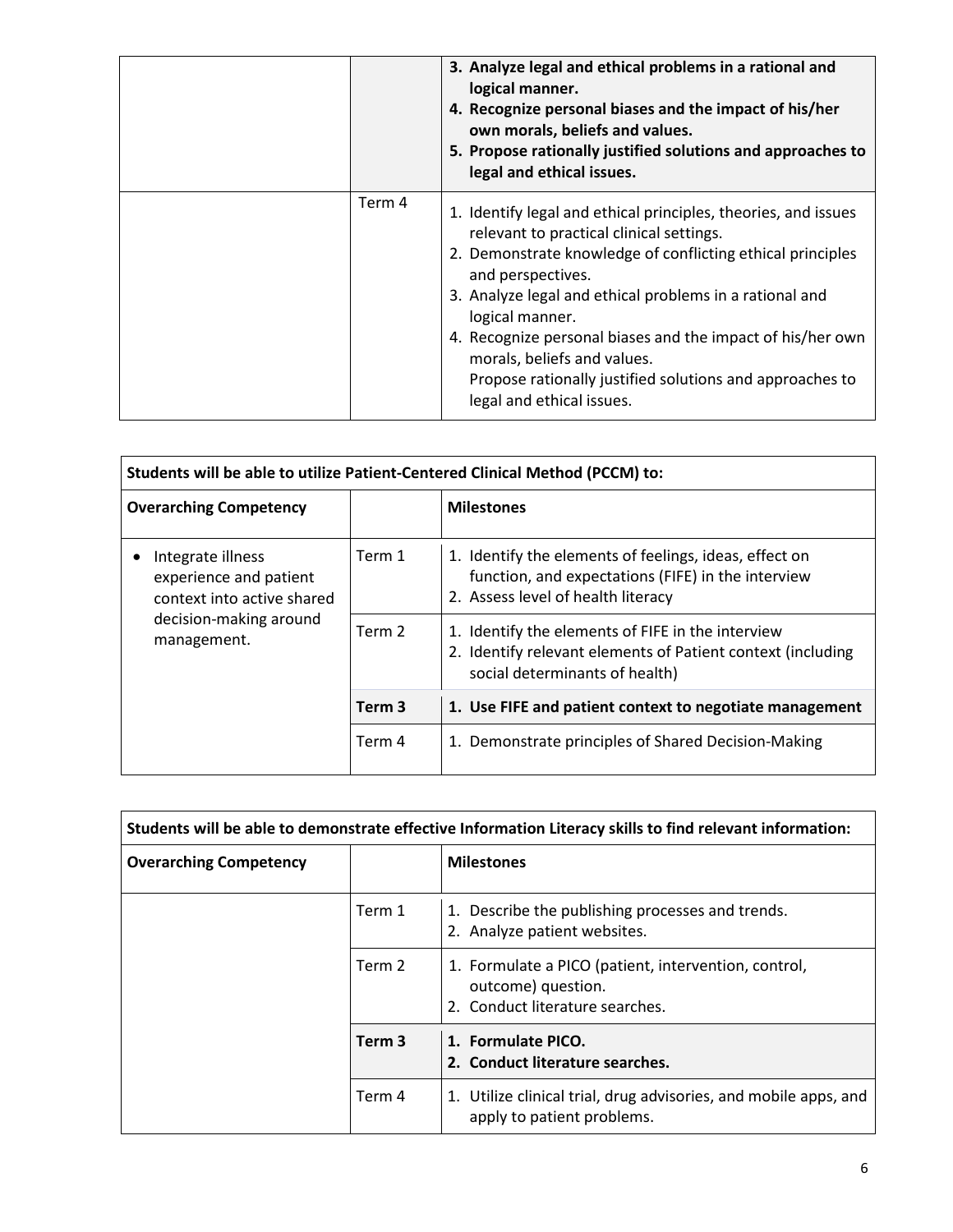| Students will be able to Critically Appraise pertinent information |                   |                                                                                                                                                                                    |
|--------------------------------------------------------------------|-------------------|------------------------------------------------------------------------------------------------------------------------------------------------------------------------------------|
| <b>Overarching Competency</b>                                      |                   | <b>Milestones</b>                                                                                                                                                                  |
|                                                                    | Term 1            | 1. Given 2-3 websites or articles, chooses which is best to<br>answer a patient problem or question.                                                                               |
|                                                                    | Term 2            | 1. Appraise a provided article using templates.                                                                                                                                    |
|                                                                    | Term <sub>3</sub> | 1. Find an applicable article to answer a clinical question<br>OR Appraise a guideline.                                                                                            |
|                                                                    | Term 4            | 1. Utilize critical appraisal skills to participate in a Journal<br>Club type of activity OR link to self-directed learning OR<br>find, appraise an article, and prepare a précis. |

| Students will be able to demonstrate Self-Directed Learning:            |                   |                                                                                                       |
|-------------------------------------------------------------------------|-------------------|-------------------------------------------------------------------------------------------------------|
| <b>Overarching Competency</b>                                           |                   | <b>Milestones</b>                                                                                     |
| 5 Steps of Self-directed<br>Learning (SDL)                              | Term 1            | 1. Given a clinical question, search for an answer, present<br>the result and receive feedback.       |
| Self-assessment of learning<br>needs;                                   | Term 2            | 1. Of several problems presented:<br>Choose one, work through the steps of self-directed<br>learning. |
| Independent<br>identification, analysis, and<br>synthesis of relevant   | Term <sub>3</sub> | 1. Formulate a clinical question.<br>2. Work thought the 5 steps of SDL.                              |
| information;<br>Appraisal of the credibility<br>of information sources; | Term 4            | 1. Formulate a clinical question.<br>2. Work thought the 5 steps of SDL.                              |
| Presentation of the<br>findings                                         |                   |                                                                                                       |
| Feedback on these skills.                                               |                   |                                                                                                       |

| Students will be able to exhibit Professionalism |        |                                                                                                       |
|--------------------------------------------------|--------|-------------------------------------------------------------------------------------------------------|
| <b>Overarching Competency</b>                    |        | <b>Milestones</b>                                                                                     |
|                                                  | Term 1 | Display professional attitudes towards peers, tutors, all<br>1.<br>teaching and administrative staff. |
|                                                  | Term 2 | Display professional attitudes towards peers, tutors, all<br>teaching and administrative staff.       |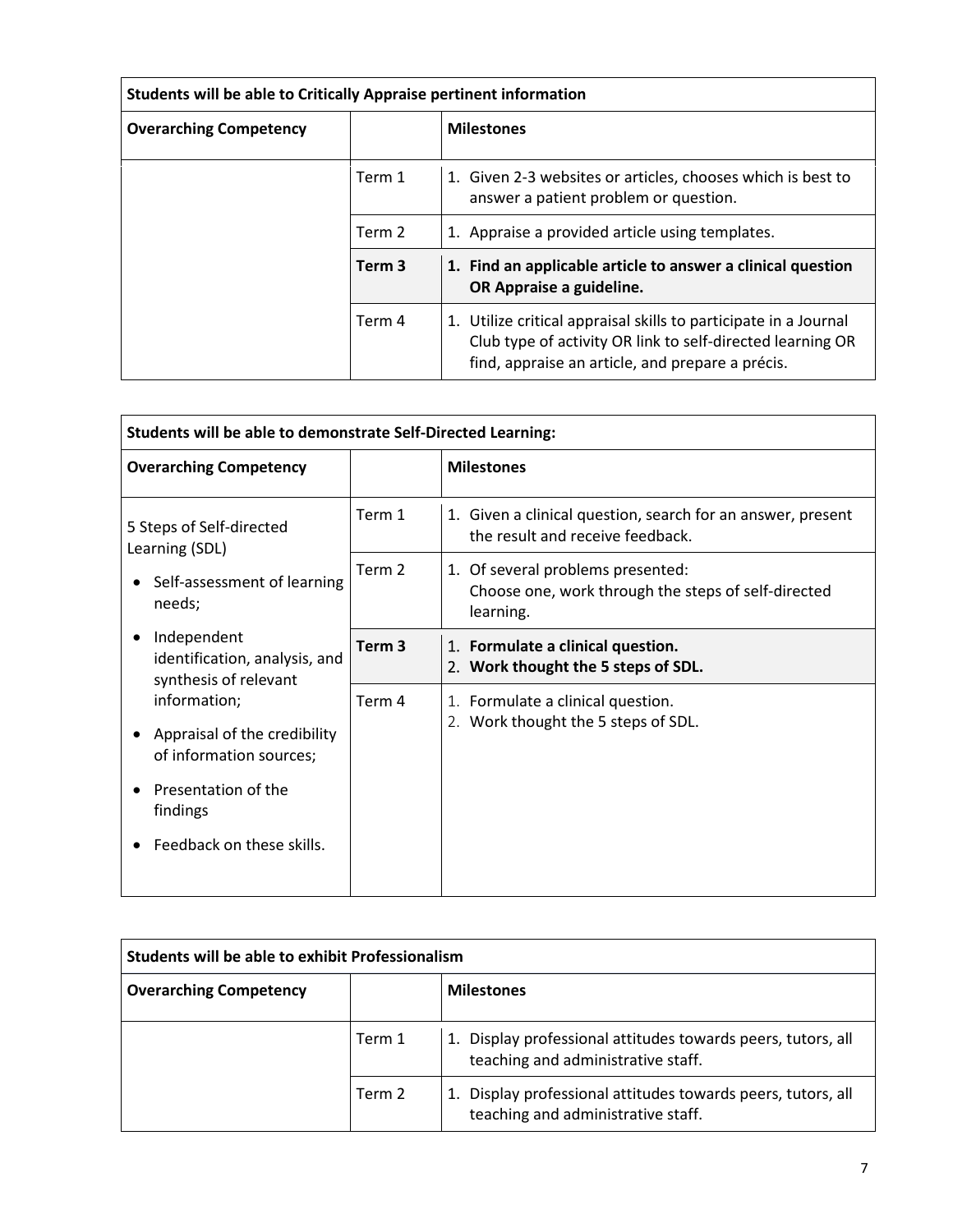|  | Term 3 | 1. Display professional attitudes towards peers, tutors, all<br>teaching and administrative staff. |
|--|--------|----------------------------------------------------------------------------------------------------|
|  | Term 4 | 1. Display professional attitudes towards peers, tutors, all<br>teaching and administrative staff. |

| Students will be able to Collaborate effectively: |                   |                                                                                                                                             |  |
|---------------------------------------------------|-------------------|---------------------------------------------------------------------------------------------------------------------------------------------|--|
| <b>Overarching Competency</b>                     |                   | <b>Milestones</b>                                                                                                                           |  |
|                                                   | Term 1            | Demonstrate skills for interprofessional collaboration<br>related to:<br>1. Professional identity (also in SIMS)<br>2. Role clarification   |  |
|                                                   | Term 2            | Demonstrate skills for interprofessional collaboration<br>related to:<br>1. Team functioning<br>2. Conflict resolution                      |  |
|                                                   | Term <sub>3</sub> | Demonstrate skills for interprofessional collaboration<br>related to:<br>1. InterProfessional Communication<br>2. Collaborative leadership. |  |
|                                                   | Term 4            | Putting it all together: utilize all 6 collaborative<br>1.<br>InterProfessional competencies.                                               |  |

Information on literal descriptors for grading in the College of Medicine at the University of Saskatchewan can be found in the [Pre-Clerkship Student Information Guide](https://medicine.usask.ca/documents/ugme/syllabi/student-guide-to-pre-clerkship.pdf) – Student Assessment Section

More information on the Academic Courses Policy on course delivery, examinations and assessment of student learning can be found at: [http://policies.usask.ca/policies/academic-affairs/academic](http://policies.usask.ca/policies/academic-affairs/academic-courses.php)[courses.php](http://policies.usask.ca/policies/academic-affairs/academic-courses.php) NOTE: The College of Medicine a specific policies and procedures for course delivery, exams and assessment that can found on the [Policies, Procedures and Forms](https://medicine.usask.ca/students/undergraduate/policies.php) page of the College of Medicine website.

The University of Saskatchewan Learning Charter is intended to define aspirations about the learning experience that the University aims to provide, and the roles to be played in realizing these aspirations by students, instructors and the institution. A copy of the Learning Charter can be found at: [www.usask.ca/university\\_secretary/LearningCharter.pdf](http://www.usask.ca/university_secretary/LearningCharter.pdf)

# **COURSE CONTACTS**

Course Director: Dr. Matt Kushneriuk – [matt.kushneriuk@usask.ca](mailto:matt.kushneriuk@usask.ca) – (306) 966-7202

Course Chair: Dr. Deirdre Andres – [d.andres@usask.ca](mailto:d.andres@usask.ca) – (306) 966-5354

Pre-Clerkship Administrative Coordinator (Saskatoon): Sonja MacDonald – [sonja.macdonald@usask.ca](mailto:sonja.macdonald@usask.ca) – (306) 966-5354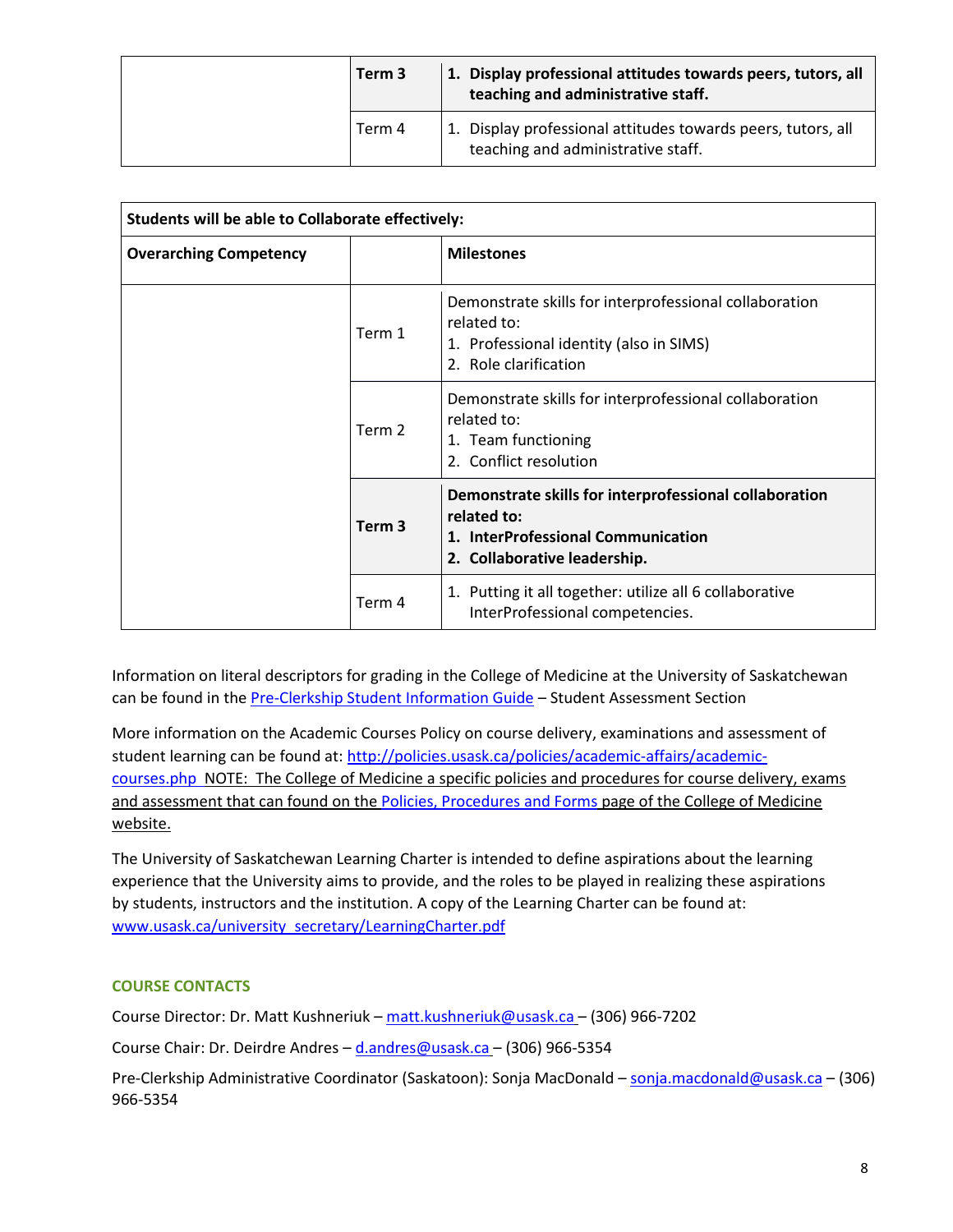Pre-Clerkship Coordinator (Regina): Kathryn Cooper – [Kathryn.cooper@saskhealthauthority.ca](mailto:Kathryn.cooper@saskhealthauthority.ca) – (306) 766-0556

Administrative Assistant: Kimberly Basque – [kimberly.basque@usask.ca](mailto:kimberly.basque@usask.ca) – (306) 966-6151

# **COURSE SCHEDULE**

Please check One45 **DAILY** to ensure that you have the most current schedule information. The latest a change can be made to a session (unless it is a true emergency) is 48 hours in advance of the scheduled sessions. If changes are made to a session which has already been scheduled in One45, affected students will be notified directly via email by the UGME Office.

All learning objectives (course, module, and session) can be accessed on the College of Medicine/Curriculum website under the appropriate year and course. A print version is also available. Access the link below for the most current objectives[. https://share.usask.ca/medicine/One45/kbase/Curriculum.aspx](https://share.usask.ca/medicine/one45/kbase/Curriculum.aspx)

| <b>Date</b>                                                                                           | <b>Time</b>    | <b>Session</b>                                                     | <b>Learning Activity</b>        |
|-------------------------------------------------------------------------------------------------------|----------------|--------------------------------------------------------------------|---------------------------------|
| August 11                                                                                             | $1:30 - 4:20$  | Orientation & Clinical Reasoning Session                           | Small Group - see One45         |
| $8:30 - 9:20$<br>August 18<br>9:30-12:20                                                              |                | Providing Effective Feedback<br><b>Ethics Lecture/Small Groups</b> | Lecture<br>Lecture/Small Groups |
| August 25                                                                                             | $1:30-2:20$    | Information Literacy *                                             | Small Groups-see One45          |
| September 1                                                                                           | $1:30 - 4:20$  | <b>Clinical Reasoning Session</b>                                  | Small Groups-see One45          |
| September 15                                                                                          | $8:30 - 9:20$  | Information Literacy *                                             | Small Group - see One45         |
|                                                                                                       | $9:30 - 12:20$ | <b>Clinical Reasoning Session</b>                                  | Small Group - see One45         |
| September 29<br>$2:30 - 4:20$<br>SITE 2.1 (release time)                                              |                | Small Group - see One45                                            |                                 |
| Information Literacy *<br>$8:30-9:20$<br>October 6<br>9:30-12:20<br><b>Clinical Reasoning Session</b> |                |                                                                    | Small Group- see One45          |
| $2:30 - 4:20$<br>October 6                                                                            |                | SITE 2.1 (release time)                                            | Small Group - see One45         |
| October 13<br>$2:30 - 4:20$                                                                           |                | SITE 2.1 (release time)                                            | Small Group - see One45         |
| November 3<br>$2:30 - 4:20$                                                                           |                | <b>Clinical Reasoning Session</b>                                  | Small Group - see One45         |
| November 24<br>$8:30 - 12:20$                                                                         |                | <b>Clinical Reasoning Session</b>                                  | Small Group - see One45         |
| December 3<br><b>Final Exam</b><br>See One45                                                          |                | Exam                                                               |                                 |

\*Note that the Information Literacy module will be delivered asynchronously. Lectures will be recorded and will become available online on the dates indicated.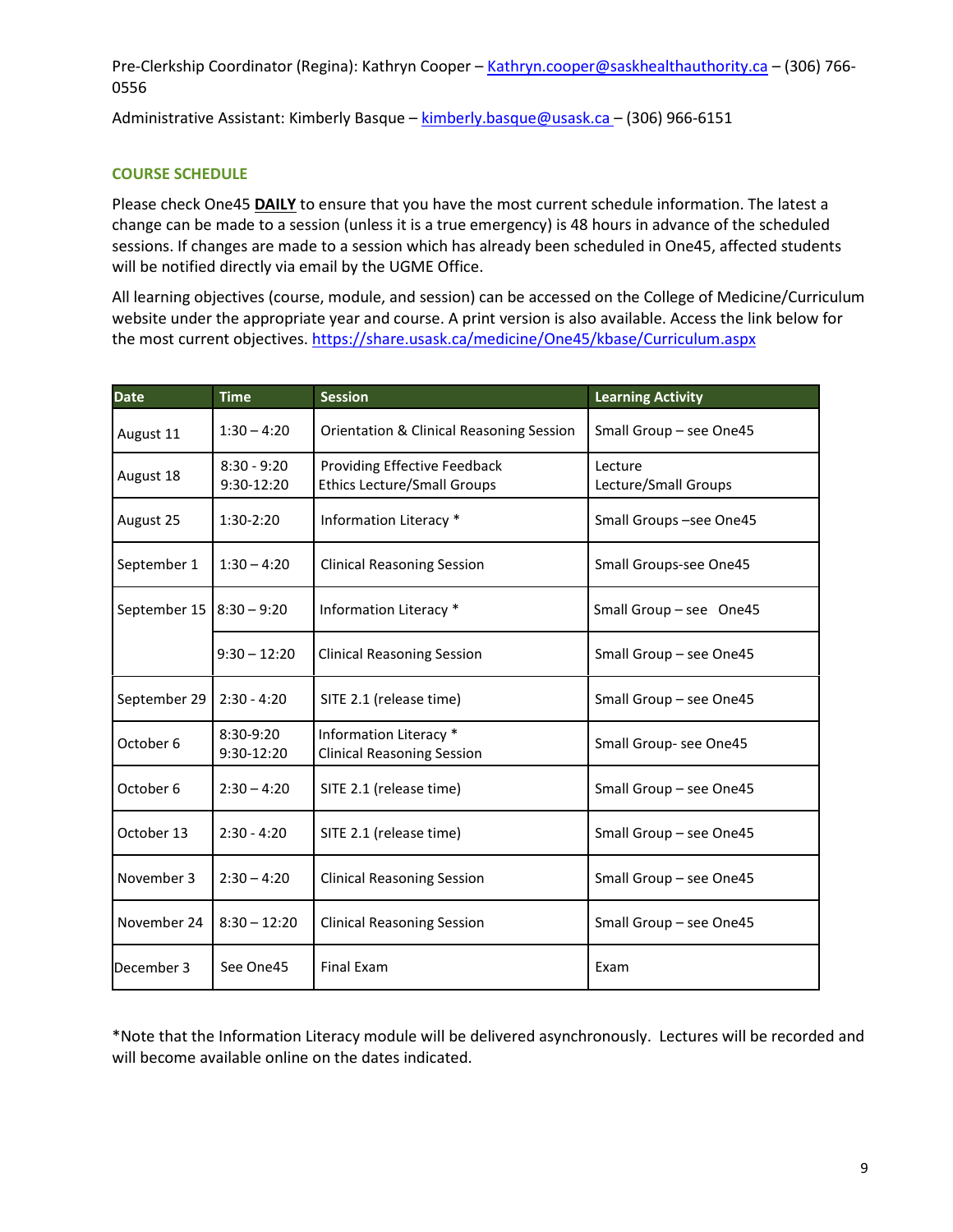#### **COURSE DELIVERY**

Sessions vary in length and are scheduled throughout the term. For most sessions, students will work interactively in small group settings. For Clinical Reasoning Cases and SITE sessions, learning is studentdirected, and students assign themselves roles to help facilitate the case discussion. A facilitator is present to guide students through the case.

# **COURSE RESOURCES**

The following are resources, but not required.

#### Undergraduate Diagnostic Imaging Fundamentals E-Book

The Undergraduate Diagnostic Imaging Fundamentals, by Dr. Brent Burbridge (MD, FRCPC) is an e-book resource to augment the presentation for imaging of common clinical conditions. Guiding principles related to minimizing radiation exposure, requesting appropriate imaging, and static images are enhanced and discussed. Additionally, users can access other imaging from the Dicom viewer (ODIN) to further advance their experience with viewing diagnostic imaging pathologies.

#### <https://openpress.usask.ca/undergradimaging/>

Doing Right: A Practical Guide to Ethics for Medical Trainees and Physicians, 3rd Edition by Philip Hebert (Oxford University Press, Toronto, 2009, ISBN 9780199005529). The text can be purchased in the U of S Bookstore.

Sections in Case Workbook by Dr. K. Ogle on the Four Principles: Beneficence, Non-Maleficence, Autonomy, and Justice (Pages 11-17). Workbook accessible on One45.

#### **COURSE MATERIAL ACCESS**

Marks for assignments will be posted in **One45**. Relevant handouts will be visible in **Canvas**. Cases will be released on Canvas one week prior to the Clinical Reasoning Case live session. Students will work through each Clinical Reasoning Case asynchronously and individually. The completed case should be submitted by 23:59 the evening prior to the live session date. Students can track their progress towards competencies using the "Grades" link in the left-menu of the Canvas course. Students can also use the "Grades" to view grades and feedback on graded quizzes and assignments.

Course materials, including syllabus, sessions, objectives, required reading, forms, and other relevant documents are posted as handouts in One45. Cases will be released on Canvas one week prior to the Clinical Reasoning Case (CRC) live session.

Suggested preparation for each session includes review of patient-centred interview techniques, physical examination, and clinical skills relevant to the case topics. It may be helpful to review the following websites:

http://www.choosingwiselycanada.org

www.machealth.ca

[www.cochranelibrary.com](http://www.cochranelibrary.com/) 

[www.medicine.ox.ac.uk/bandolier](http://www.medicine.ox.ac.uk/bandolier) 

[www.nice.org.uk](http://www.nice.org.uk/) 

PubMed [\(www.ncbi.nlm.nih.gov\)](http://www.ncbi.nlm.nih.gov/).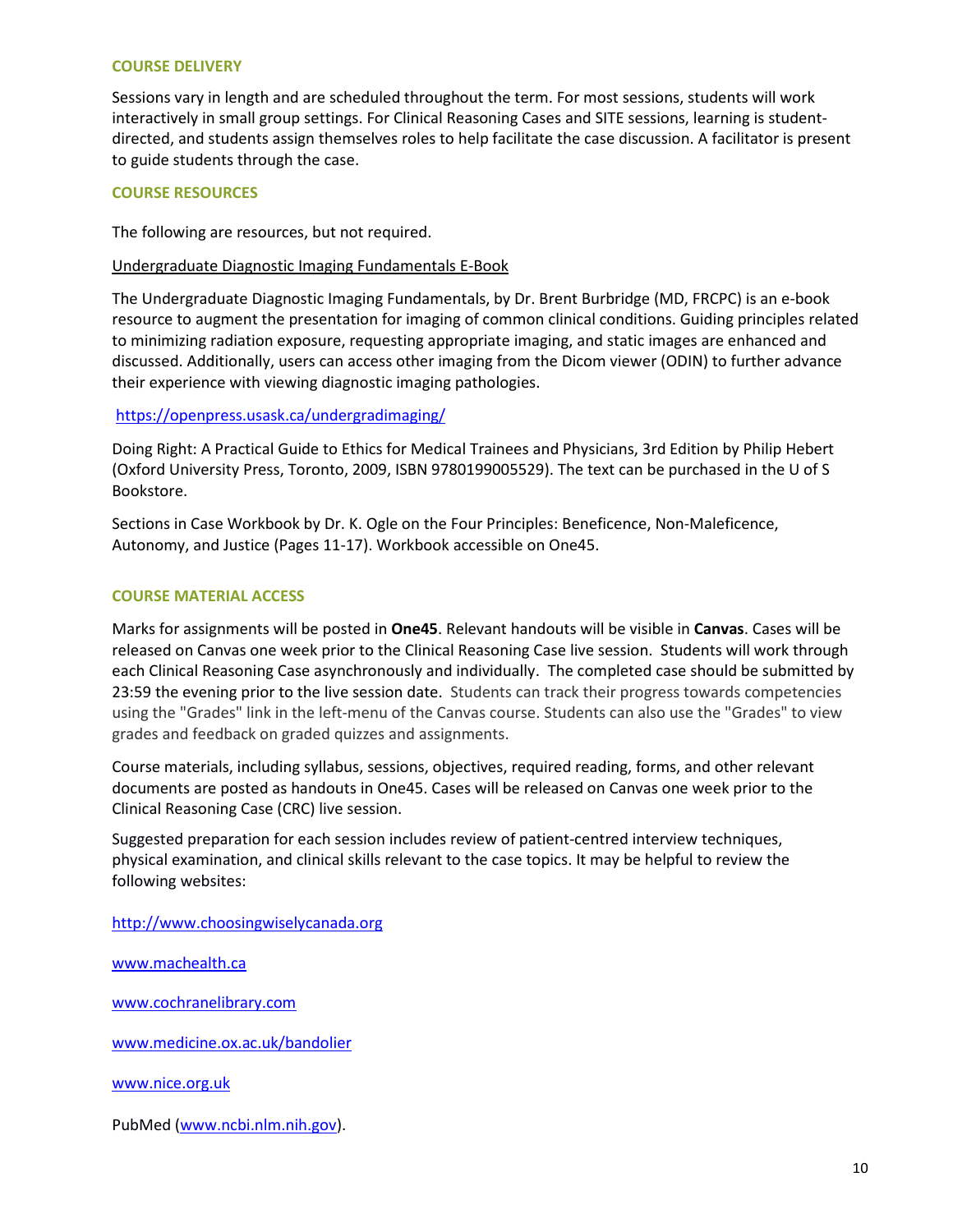<https://portal.cfpc.ca/resourcesdocs/uploadedFiles/Education/The%20Patient-Centred%20Approach.pdf>

# [http://www.sharinginhealth.ca/health\\_care/characteristics/pccm.html](http://www.sharinginhealth.ca/health_care/characteristics/pccm.html)

Many restricted sites are accessible through the University of Saskatchewan library system.

# **COURSE ASSESSMENT OVERVIEW**

# **The Clinical Integration III course is an entirely pass-fail course based on student performance relative to course competencies/objectives.**

**Formative Assessment** - Working through the cases gives the student the opportunity to apply knowledge from multiple courses including Clinical Skills, Medicine & Society, and Foundations. This process provides formative feedback about the student's medical knowledge and reasoning and helps to prepare the student for assessments in other courses.

**Summative Assessment** – In addition to the assignments as outlined below, there will be a number of questions within the Clinical Reasoning Cases that will utilize competency-based assessment.

#### **OVERALL COURSE OBJECTIVE/COMPETENCY COMPONENTS**

During this term students will be assessed via Competency-Based Medical Education (CBME). This model of assessment is utilized throughout the Clinical Integration series within the pre-clerkship curriculum and has been implemented as per student feedback.

In order for a student to progress from the early stages of learning to the level of competence necessary to function in a clinical setting, they will need to demonstrate they are competent at least as many times as described in the table below across all assessment points aligned with that particular competency. As students will have approximately double the opportunities throughout the term for assessment of each competency, it is expected that feedback will be provided earlier in the term and will be better able to target individual education needs.

**\*Note:** All assessments including the final exam are mandatory to complete with the exception of an excused absence for an assignment as noted below.

- All assignments are due by the date and time indicated. Clinical Reasoning cases must be completed by 23:59 hrs the day prior to the scheduled group session.
- Late assignments for assignments completed outside of class hours, if submitted within 72 hours, the student will receive appropriate credit for the competency(ies) represented in the assignment. The student may receive a negative assessment for the professionalism competency. There may be no action taken for one negative assessment, however, the course director will contact the student and have a conversation about why the assignment was submitted late and discuss what can be done to ensure this does not occur in the future. Documentation will be provided to the Year Chair. Two such negative assessments will require a meeting with the course director and an informal discussion form will be completed. Further negative assessments will continue to trigger meetings with the course director and additional informal discussion forms will be completed. After the 72 hour deadline, zero credit will be given for the competency(ies) represented in the assignment and will be subject to the professionalism consequences as outlined above. The assignment must still be submitted, even after the 72-hour deadline.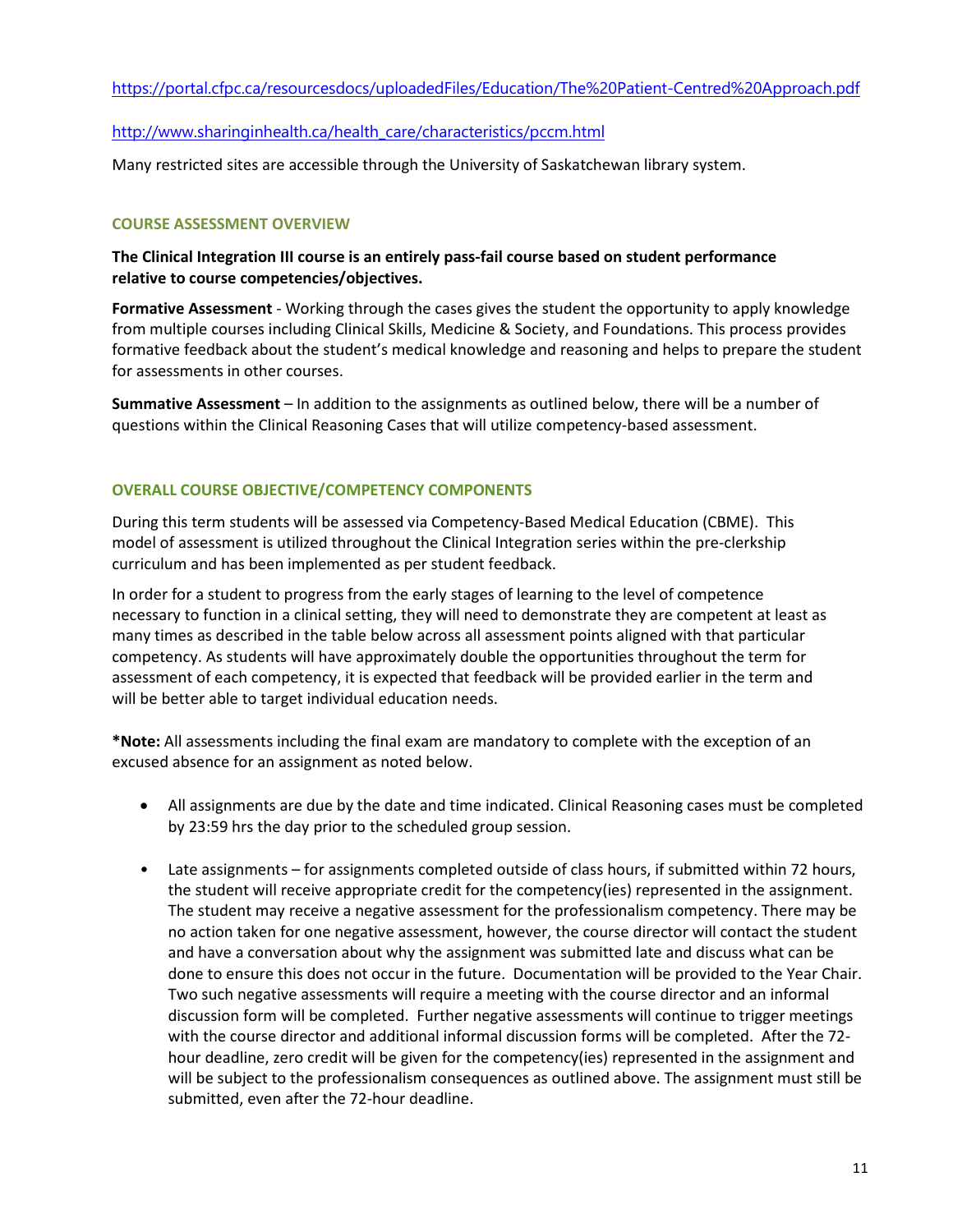- Missed assignments for an excused absence and subsequent missed assignment an opportunity will be offered the student to complete the assignment. \*If the student chooses, they may forfeit those assessment points provided there are sufficient remaining opportunities to meet the competency. For an unexcused absence please see below.
- Student meeting with module/course director/academic support specialist A student may request a meeting with the module, course director, or academic support specialist at any time they perceive themselves to be wanting help with meeting a competency. The module or course director will request a meeting with a student when:
	- o Two (2) negative professionalism assessment points have accrued
	- o There is an unexcused missed assignment
	- o A tutor has identified an issue
	- $\circ$  There is a failure of a competency three times in a row, or if students are flagged as "at risk of competency failure" by the academic support team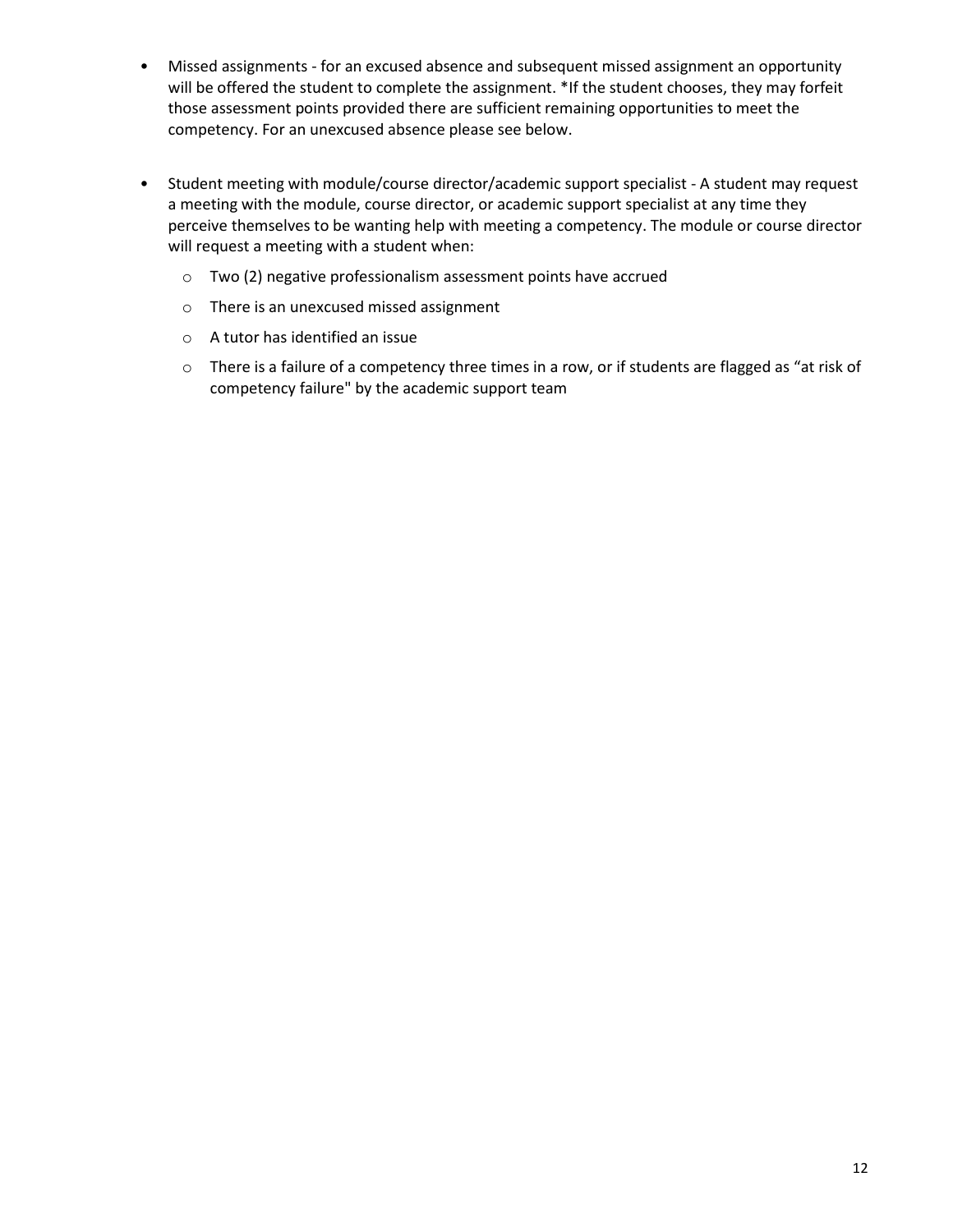| <b>Objectives/Competencies</b>                                                                                                                                                           | Where competency may be<br>assessed                    | <b>Number of successful</b><br>competency assessments<br>to display competence |
|------------------------------------------------------------------------------------------------------------------------------------------------------------------------------------------|--------------------------------------------------------|--------------------------------------------------------------------------------|
|                                                                                                                                                                                          |                                                        |                                                                                |
| Utilize Clinical Reasoning (CR) in:<br>1.<br>Analyzing the patient interview:                                                                                                            |                                                        |                                                                                |
| • To determine appropriate questions required to understand the disease<br>process, illness experience, and relevant patient context.<br>• To interpret the answers                      | Cases<br><b>Final Exam</b>                             | 5                                                                              |
| Analyzing components of the physical examination:                                                                                                                                        |                                                        |                                                                                |
| • To determine appropriate maneuvers.<br>• To interpret the findings.                                                                                                                    | Cases<br><b>Final Exam</b>                             | 5                                                                              |
| Synthesizing information to develop a rational differential diagnosis and a                                                                                                              | Cases                                                  | 5                                                                              |
| working diagnosis                                                                                                                                                                        | Final Exam                                             |                                                                                |
| <b>Analyzing management:</b><br>• To determine appropriate investigations.<br>• To interpret the information<br>• To synthesize the information to further define the patient's problem. | Cases<br><b>Final Exam</b>                             | 5                                                                              |
|                                                                                                                                                                                          |                                                        |                                                                                |
| <b>Analyzing diagnostic errors:</b><br>• To identify common errors in information gathering and synthesis.<br>• To develop strategies to decrease errors in diagnosis                    | Cases<br>Final Exam                                    | 3                                                                              |
| Utilize the Patient-Centered Clinical Method (PCCM) to integrate illness<br>2.<br>experience and patient context into active shared decision-making around<br>management.                | Cases<br><b>Final Exam</b>                             | 5                                                                              |
| Demonstrate ethico-legal reasoning.<br>3.                                                                                                                                                | Cases<br>Final Exam<br><b>Ethics Assignment</b>        | 8                                                                              |
| • See Milestones above.                                                                                                                                                                  |                                                        |                                                                                |
|                                                                                                                                                                                          |                                                        |                                                                                |
| Demonstrate effective information literacy skills to find relevant<br>4.<br>information.                                                                                                 | Cases<br><b>Information Literacy</b><br>Assignment     | $\overline{2}$                                                                 |
| • See Milestones above.                                                                                                                                                                  |                                                        |                                                                                |
| Critically appraise pertinent information.<br>5.                                                                                                                                         | Cases<br>Final Exam                                    | $\overline{2}$                                                                 |
| Demonstrate self-directed learning.<br>6.                                                                                                                                                | Self-Directed Learning<br>Assignment                   | 3                                                                              |
| • See Milestones above.                                                                                                                                                                  |                                                        |                                                                                |
|                                                                                                                                                                                          |                                                        |                                                                                |
| Exhibit professionalism.<br>7.<br>* Failure to exhibit professional behaviour will be adjudicated on an<br>individual basis.                                                             | <b>Individually Assessed</b>                           | n/a                                                                            |
| Collaborate effectively.<br>8.                                                                                                                                                           | Cases<br><b>InterProfessional Skills</b><br>Assignment | $\mathbf{1}$                                                                   |
| • See Milestones above.                                                                                                                                                                  |                                                        |                                                                                |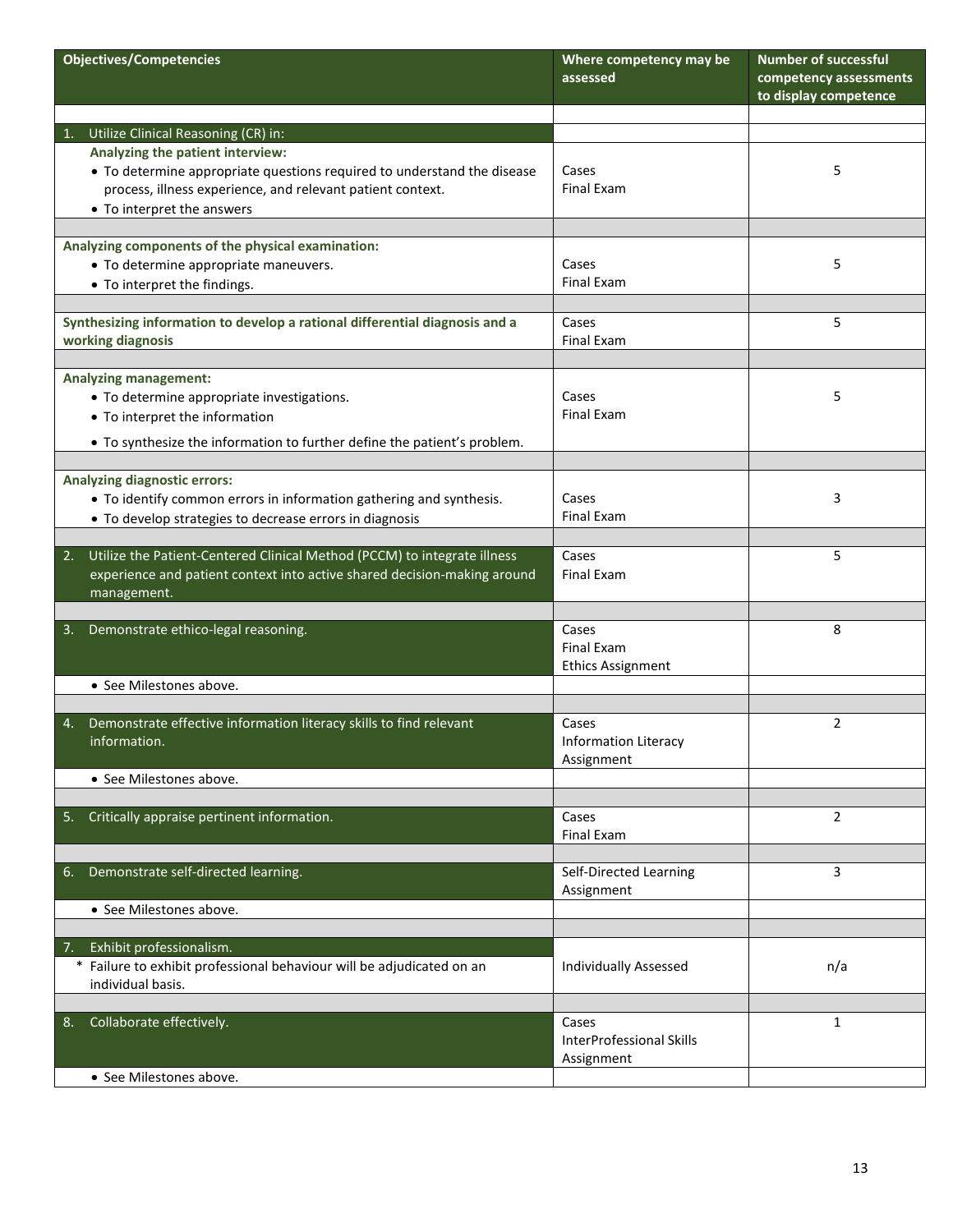#### **ASSESSMENT COMPONENTS**

| Form of Assessment              | <b>Formative/Summative</b> | <b>Standard to be Met</b>                                                                           |
|---------------------------------|----------------------------|-----------------------------------------------------------------------------------------------------|
| 1. Competency Assessment Points | Summative                  | Attainment of minimum number of<br>competency assessment points as<br>outlined in the above chart.  |
| 2. Final Exam                   | Summative                  | Must attain minimum of 70% of the<br>competency assessment points<br>represented on the final exam. |

#### **DESCRIPTION OF ASSESSMENTS:**

Full details will be provided during the course orientation.

#### *Assessment 1:* **Ethics Written Assignment**

- Due Date: August 25, 2021 23:59 SK
- Description: The required written assignment will be a discussion of one of several cases in a short essay format. More information in regard to details of this assignment will be provided at course orientation. Detailed description and rubric will be posted on Canvas.

#### *Assessment 2:* **Clinical Reasoning Cases**

Due Date: Assignments will be performed in-class throughout the Clinical Reasoning Cases

Description: Competencies will be assessed throughout the Clinical Reasoning Cases. Cases will contain both individually assessed questions as well as group questions. The individually assessed questions will specifically target one of the course competencies. These questions will all be answered in-class and will be graded by facilitators at the completion of the case. Additionally, some of the cases content will draw from Foundations, Clinical Skills, and Medicine and Society. Some cases may contain aspects of self-directed learning.

#### *Assessment 3:* **Self-Directed Learning Assignment**

| Due Date: | Part 1, Element 1 - | August 18, 2021 by 23:59   |
|-----------|---------------------|----------------------------|
|           | Part 2, Element 1 - | October 27, 2021 by 23:59  |
|           | Part 2, Element 2 - | November 10, 2021 by 23:59 |
|           | Part 3, Element 1 - | November 24 2021 by 23:59  |

Description: This assignment will allow students the opportunity to reflect on their learning and identify an area they would like to gain additional learning around. By working through the process of this assignment students will have the opportunity to reflect on their learning, create a goal to enhance their learning, learn, receive feedback from their peers and colleagues on their growth, and make a plan for monitoring the effectiveness of their new learning. Please review the **"SDL Assignment and Rubric 2021"** document located on One45 for further details.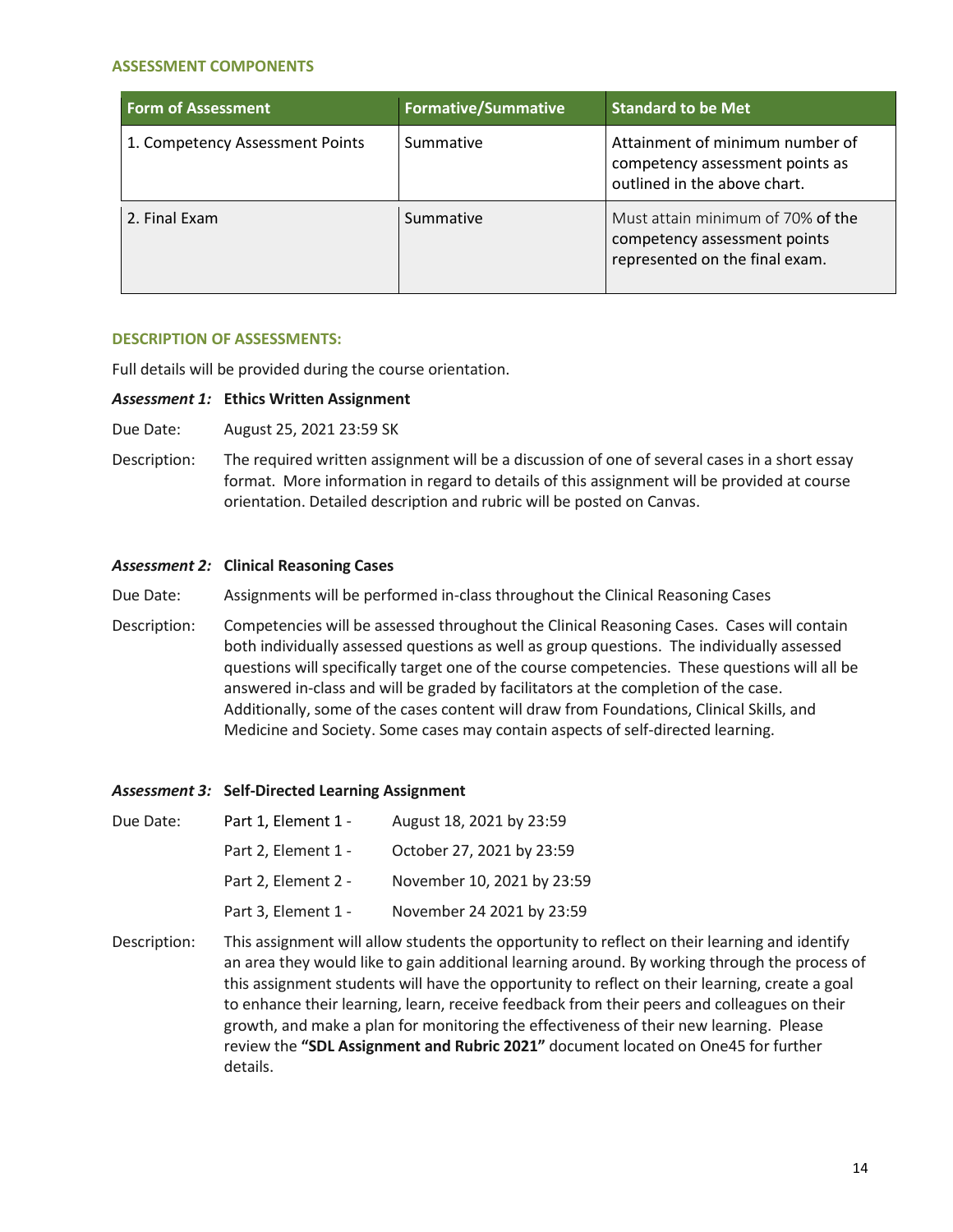#### *Assessment 4:* **Information Literacy Assignment**

Due Date: October 13, 2021 23:59 SK

Description: A take-home assignment bringing together the material covered in the three sessions will be posted on Canvas.

#### *Assessment 5:* **SITE Assignment**

| Due Date: | October 22, 2021 23:59 SK |  |
|-----------|---------------------------|--|
|           |                           |  |

Description: The required written assignment will be posted on Canvas and due 1 week after the last SITE session.

# *Final Exam (Required):*

| Date:   | December 3, 2021                    |
|---------|-------------------------------------|
| Length: | 3 hours                             |
| Type:   | Summative, cumulative, examination. |

#### **EXAM PROCTORING**

Due to pandemic related circumstances, examinations during this course may be delivered remotely. In that event, proctoring software or other remote invigilation methods will be employed concurrently during the examination to ensure academic integrity of the assessment.

#### **MIDTERM AND FINAL EXAMINATION SCHEDULING**

Midterm and final examinations must be written on the date scheduled. Students should avoid making prior travel, employment, or other commitments for in-term exams and final exams. If a student is unable to write an exam through no fault of their own for medical or other valid reasons, they should refer to the College of Medicine [Deferred Exam policy and procedure.](https://medicine.usask.ca/policies/deferred-exams.php)

#### **RUBRICS**

Where applicable, rubrics for all assignments will be posted on One45 for the relevant session. For those assignments submitted via Canvas they are also posted in Canvas. In the event of a discrepancy between the two versions, that posted on Canvas shall be taken to be correct.

#### **COURSE POLICY FOR SUCCESSFUL COMPLETION & REMEDIATION**

For successful course completion for the purpose of promotion, students will achieve both

- A. The minimum number of competency assessment points in all course competencies/objectives.
- B. Achieve a minimum of 70% of the competency assessment points on the final exam.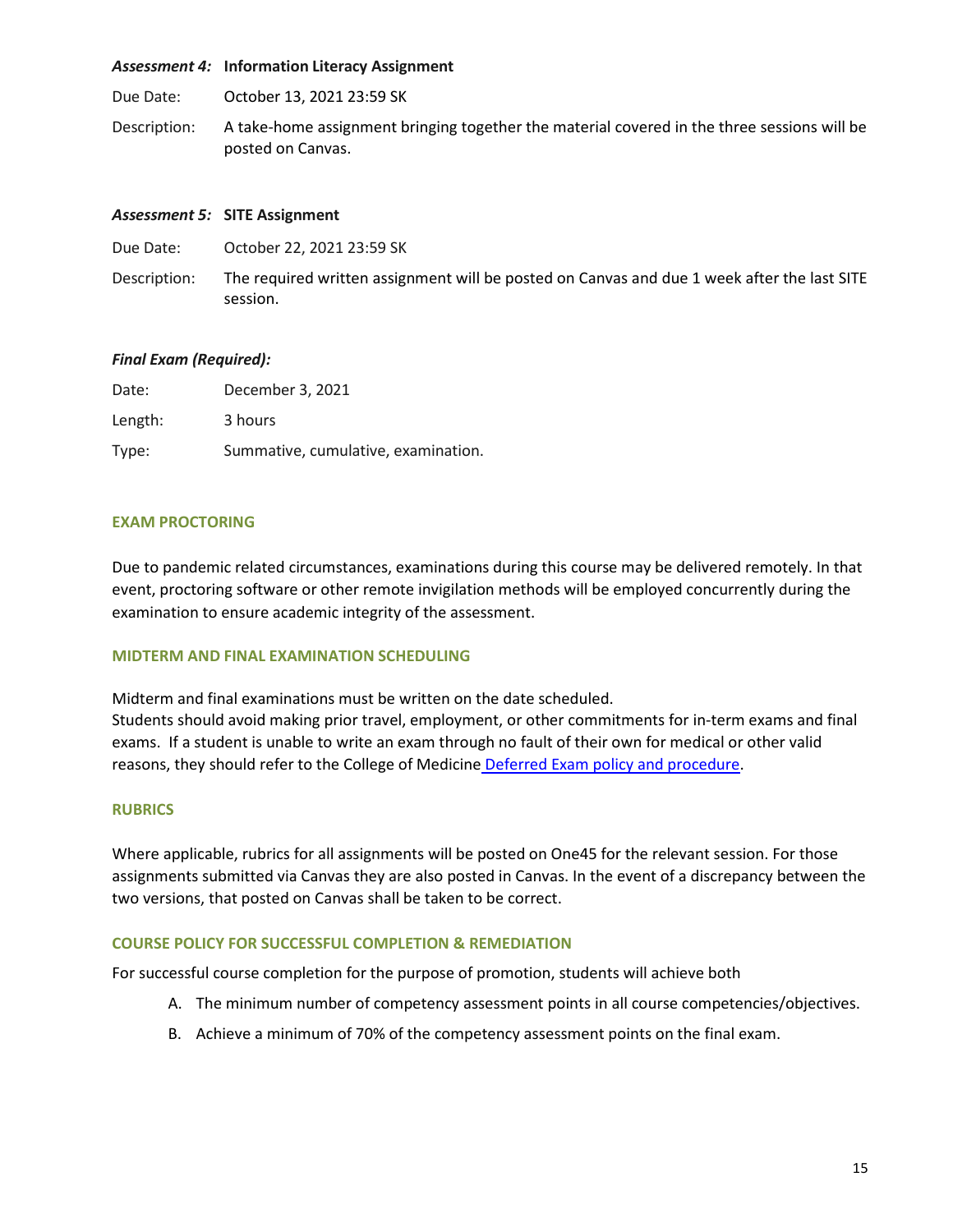#### **REMEDIATION AND COURSE FAILURE**

- If a student fails to meet one or two course competencies OR fails to attain 70% of the competency assessment points on the final exam, they may be offered remediation and supplemental assessment to a maximum of one supplemental attempt.
- Failure of the following situations will result in a course failure and remediation will not be offered:
	- o Failure of three or more competencies, OR
	- o Failure of one or two competencies AND the final exam, OR
	- o Failure of the supplemental assessment

Note: failure of the "exhibits professionalism" objectives/competency may result in an outright course failure. Students who are eligible for remediation will be required to meet with the Course Director and/or Course Chair and the Academic Support Team to identify areas of weakness and develop a structured remediation and learning plan and complete a supplemental assessment. A maximum of one (1) supplemental examination will be allowed, up to the point of course failure. Students who have been unsuccessful in any supplemental examination will be deemed unsuccessful in the Clinical Integration III course. After the final examination period, the implications of failing to successfully complete course components will be adjudicated at the Year 2 Promotions Committee and a final decision to grant remediation/supplemental work will be determined by the Student Academic Management Committee.

Supplemental examinations will ONLY be offered on dates other than those specified in exceptional circumstances (such as personal illness, bereavement, etc.), and will be adjudicated by the Course Subcommittee in consultation with Director Academic. Exceptions will not be made for personal travel, and students will be required to adjust personal travel arrangements.

#### **ASSESSMENT REVIEW**

Students will not be provided opportunity to view their examination questions/papers as part of a group or individual review process. In the event of specific module or exam failure, a student may contact the appropriate Module Director, Course Director or Course Chair to arrange an opportunity to identify concepts or content areas where difficulty was experienced during the examinations.

Students will not be provided copies of the cases or exam questions.

#### **ATTENDANCE EXPECTATIONS**

See Student Information Guide for MD Program Attendance and Absence Policy.

As per the Attendance Policy, all small group sessions are mandatory for attendance. This will include all Clinical Reasoning Cases, Ethics Small Groups, Information Literacy Small Group sessions and the SITE sessions.

Students who miss a session without appropriate approval or following appropriate notification steps in the event of illness (see Attendance Policy) will be assigned a mark of zero for that session and this may result in a meeting to discuss professionalism.

For students who have an approved absence or unavoidable absence due to illness, please see above discussion titled **Missed Assignments**.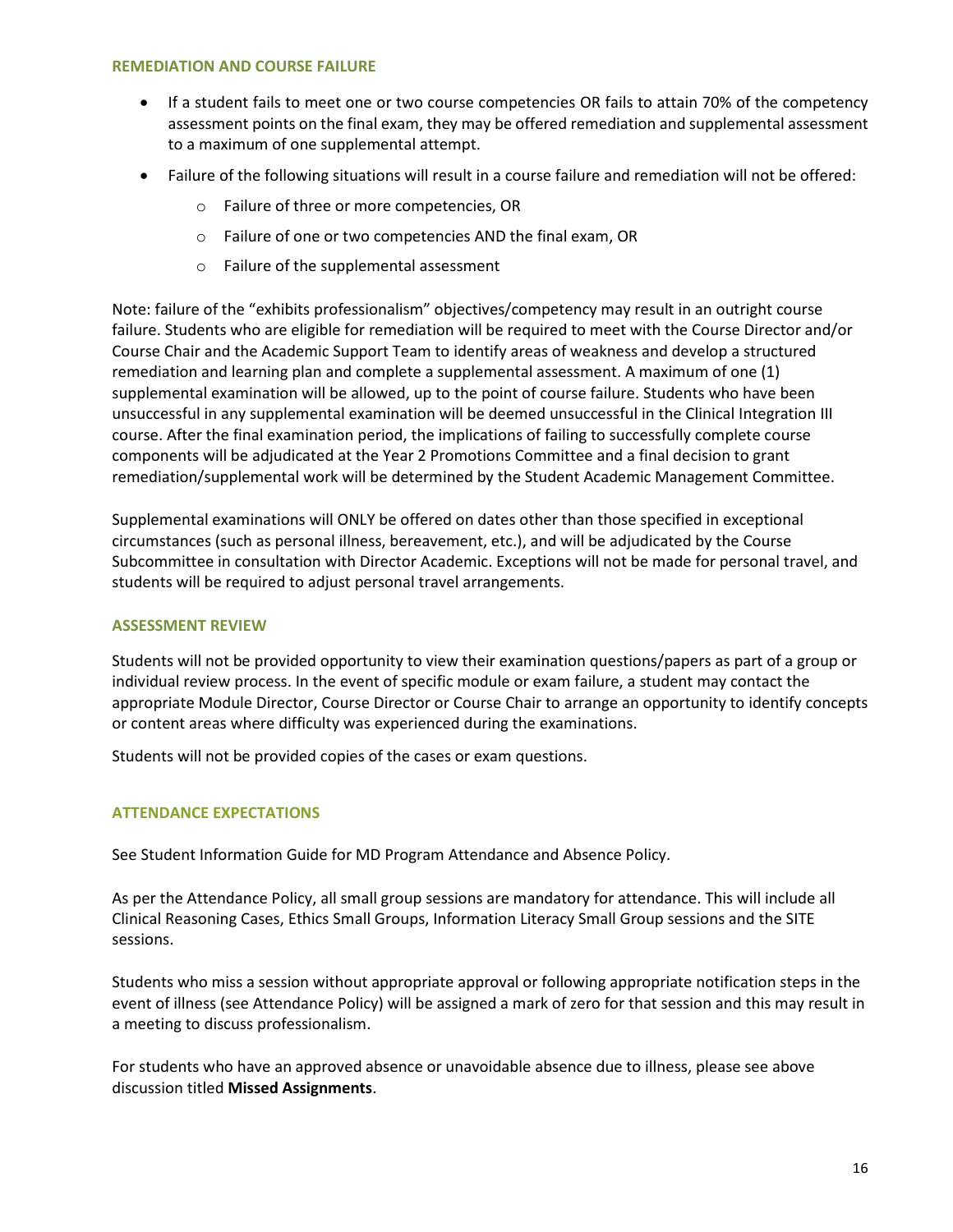#### **COURSE EVALUATIONS QUALITY IMPROVEMENT**

The following changes reflect course quality review recommendations and student feedback:

- 1. Interprofessional Based Learning (iPBL) has been replaced with a new module titled Skills for Interprofessional Education (SITE).
- 2. The Clinical Reasoning Cases will continue to be delivered asynchronously as per student feedback. Instructional videos will be developed for students to review prior to each Clinical Reasoning Case.
- 3. The Clinical Integration Course Team will continue to identify ways that our assessment can provide improved delivery of feedback to students. It is an expectation that grading/feedback to students will be delivered within 7 days after a Clinical Reasoning Case. Further faculty development will occur to improve delivery of effective, directed, narrative feedback to students.

# **IMPORTANT GUIDELINES FOR THIS TRANSITION TERM**

During this transition term it is important that we undertake in-person elements of this class safely. In order to do this the university has developed a set of expectations and safety protocols that all students must adhere to if they are to engage in in-person activity.

# **Throughout the term:**

- **Protect the pack:** Right now, the impact of student choices and activities when not on campus cannot be separated from time spent on campus. In order to "protect the pack", the university is asking all students who are doing in-person work to be mindful and do whatever possible to lower the risk that you will contract COVID-19 and bring it onto campus.
- **Know what is required and expected of you:** One of the critical lessons learned in dealing with COVID-19 is knowing that situations can change and we must be flexible and ready to adjust our safety protocols. Instead of listing all of the relevant information in your course outline, the university has created [a webpage w](https://covid19.usask.ca/students.php#Oncampusessentials)here all up-to-date information around returning to campus is listed. **You are responsible** for **regularly** checking the health and safety guidelines <https://covid19.usask.ca/about/safety.php#Expectations>and knowing what is expected of you throughout the fall term.
- **Follow all guidance:** Students are expected to follow all guidance provided by the University's Pandemic Recovery/Response Team (PRT), College/Department, professors, lab instructors, TAs, and any other staff member involved in the in-person academic program activities (e.g., Protective Services, Safety Resources).
- **Key channels of communication**: If there is a need for the class to pause meeting in-person for a period of time you will be notified. If this occurs, you will be provided with detailed information on what you will need to do in place of the in-person class sessions (e.g., read content posted in Canvas, complete learning activities in Canvas).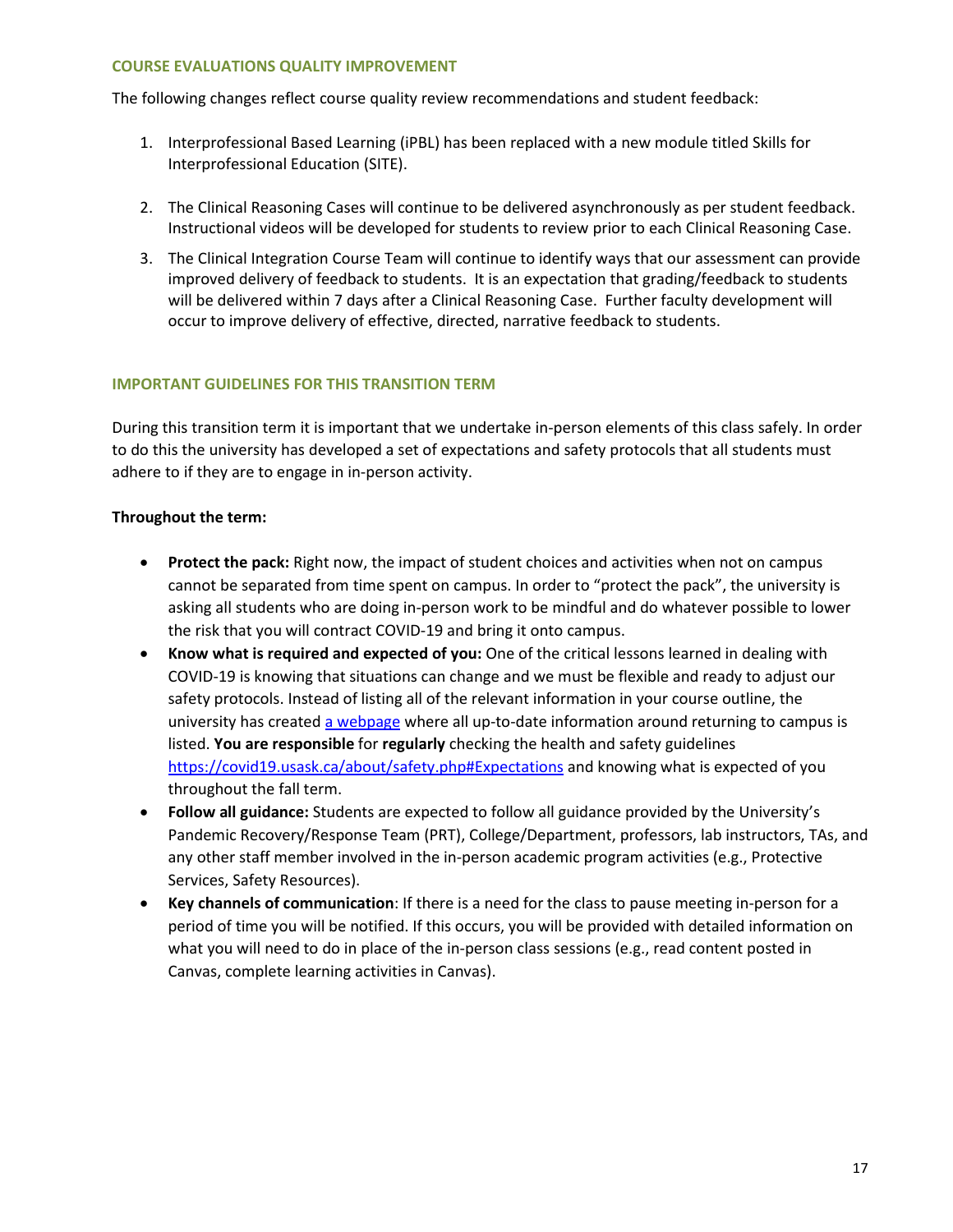#### **Clinical Reasoning Module**

#### **MODULE CONTACTS**

Module Director: Dr. Matt Kushneriuk [– matt.kushneriuk@usask.ca](mailto:matt.kushneriuk@usask.ca) – (306) 966-7202 Administrative Assistant (Saskatoon): Kimberly Basque - [kimberly.basque@usask.ca -](mailto:kimberly.basque@usask.ca) (306) 966-6151 Administrative Officer (Regina): Sherry Lindenbach - sherry.lindenbach@saskhealthauthority.ca - (306) 766-0578 Administrative Coordinator (Regina): Holly Doell – [holly.doell@saskhealthauthority.ca](mailto:holly.doell@saskhealthauthority.ca) (306) 766-0552

#### **MODULE DESCRIPTION**

In these small group learning experiences, the student will work through patient "cases" in order to have practice applying knowledge from the various courses in this third term and to further develop clinical reasoning skills. All material covered in Year 1 (Terms 1 & 2) can be drawn on as well. In some cases, a flipped classroom model may be utilized.

# **MODULE COMPETENCIES/OBJECTIVES**

#### **Competencies:**

1. Utilize Clinical Reasoning (CR) in:

#### **Enabling Competencies:**

- i. Analyzing the Patient Interview:
	- To determine appropriate questions required to understand the disease process, illness experience, and relevant patient context.
	- To interpret the answers.
- ii. Analyzing Components of the Physical Examination:
	- To determine appropriate maneuvers.
	- To interpret findings.
- iii. Synthesizing Information to Develop a Rational Differential Diagnosis and a Working Diagnosis
- iv. Analyzing Management:
	- To determine appropriate investigations.
	- To interpret the information.
	- To synthesize the information to further define the patient's problem.
- v. Analyzing Diagnostic Errors:
	- To identify common errors in information gathering and synthesis.
	- To develop strategies to decrease errors in diagnosis.
- 2. Utilize the Patient-Centred Clinical Method (PCCM) to integrate illness experience and patient context into active shared decision-making around management.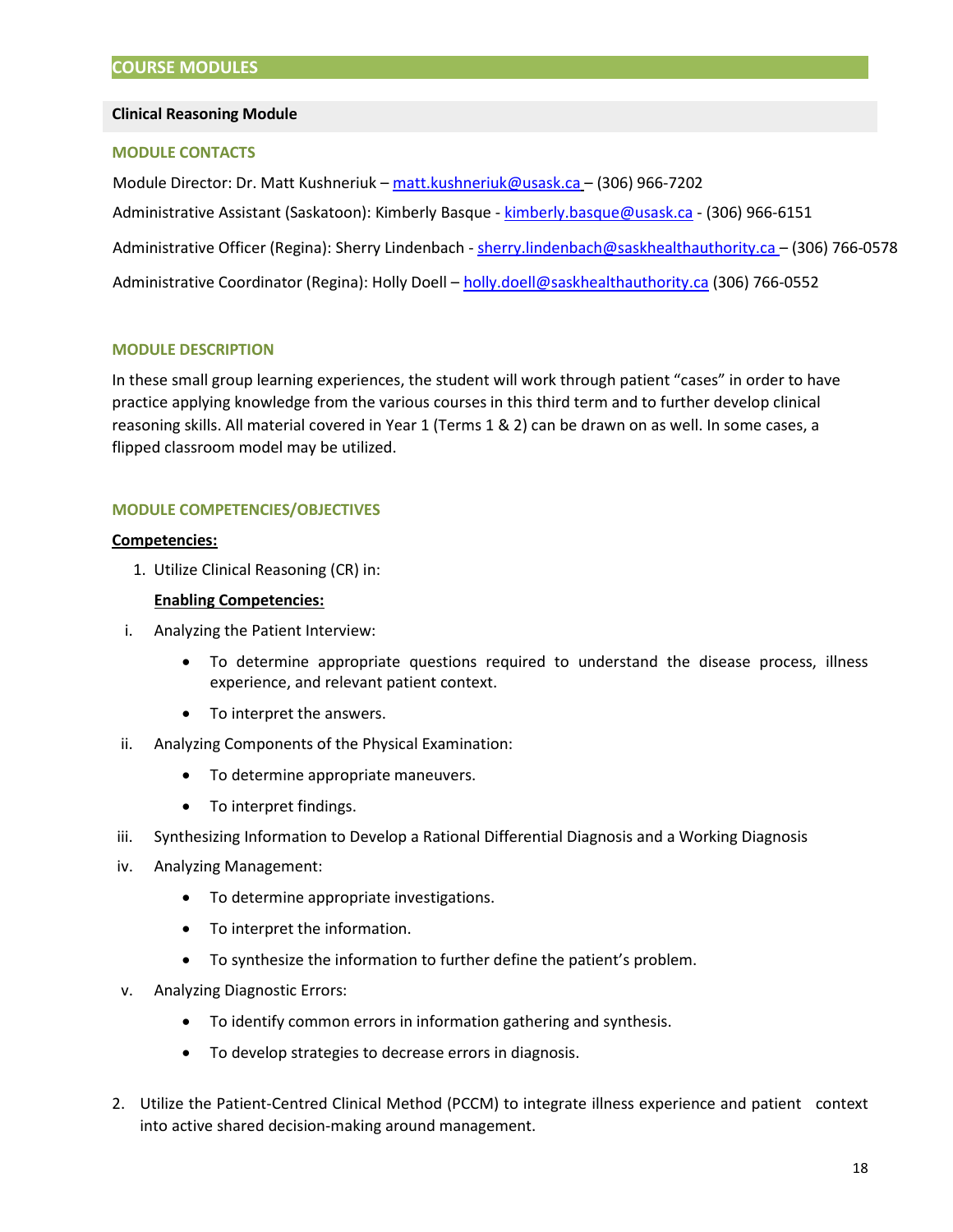- 3. Demonstrate ethico-legal reasoning. Critically appraise pertinent information.
- 4. Critically appraise pertinent information.
- 5. Demonstrate self-directed learning.
- 6. Exhibit professionalism.
- 7. Collaborate effectively.
- 8. Demonstrate Effective Information Literacy Skills to Find Relevant Information

# **MODULE ASSESSMENT**

The assessment will focus on Clinical Reasoning Cases. The details for this assessment will be posted on One45.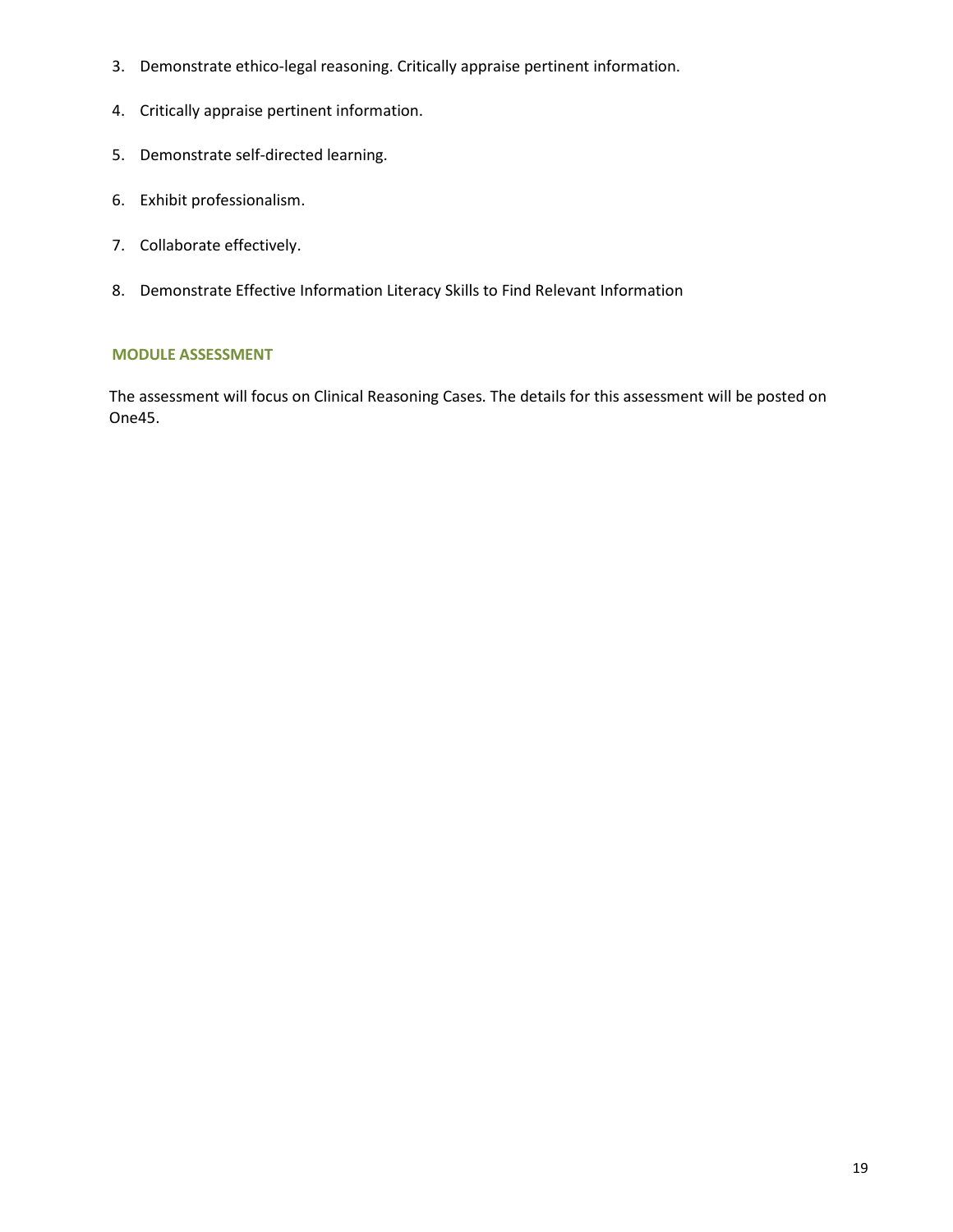# **MODULE CONTACTS**

Module Director: Sean Polreis – [sean.polreis@usask.ca –](mailto:sean.polreis@usask.ca) (306) 966-1311

Administrative Assistant - Kimberly Basque [– kimberly.basque@usask.ca](mailto:kimberly.basque@usask.ca) – (306) 966-6151

Administrative Officer (Regina): Sherry Lindenbach [– sherry.lindenbach@saskhealthauthority.ca –](mailto:sherry.lindenbach@saskhealthauthority.ca) (306) 766-0578

Administrative Coordinator (Regina): Kayla Trevena [– kayla.trevena@saskhealthauthority.ca](mailto:kayla.trevena@saskhealthauthority.ca) - (306) 766-0632

#### **MODULE DESCRIPTION**

Health professions 'students work in teams to gain knowledge and experience in Interprofessional Collaboration, using a Skills for InterProfessional Team Effectiveness (SITE) approach.

IPECT is an online platform used by all USask Health Sciences learners to manage Interprofessional learning for the SITE sessions.

Some of the key components of the National Competency Framework established by the Canadian Interprofessional Health Collaborative (CIHC) are introduced to health professions 'students participating in InterProfessional based learning. Students have an opportunity to develop knowledge, skills, attitudes and behaviours for effective interprofessional collaborative practice.

The SITE case will be released on Monday & is to be completed by Friday – as noted in the schedule above, release time is designated on a Wednesday. Details will be provided in correspondence closer to the session dates.

# **MODULE COMPETENCIES/OBJECTIVES**

#### **Competency:**

8. Collaborate Effectively

#### **Enabling Competencies:**

- 1. Role Clarification
	- Assess how you used other group members' skills & knowledge through consultation to care for the patient.
	- Describe how other health care professionals (currently not on the team) could contribute to the care of the patient.
- 2. Team Functioning
	- Describe how the use of effective group processes contributes to patient care.
- 3. Interprofessional Communication
	- Describe how elements of effective interprofessional communication improve team function.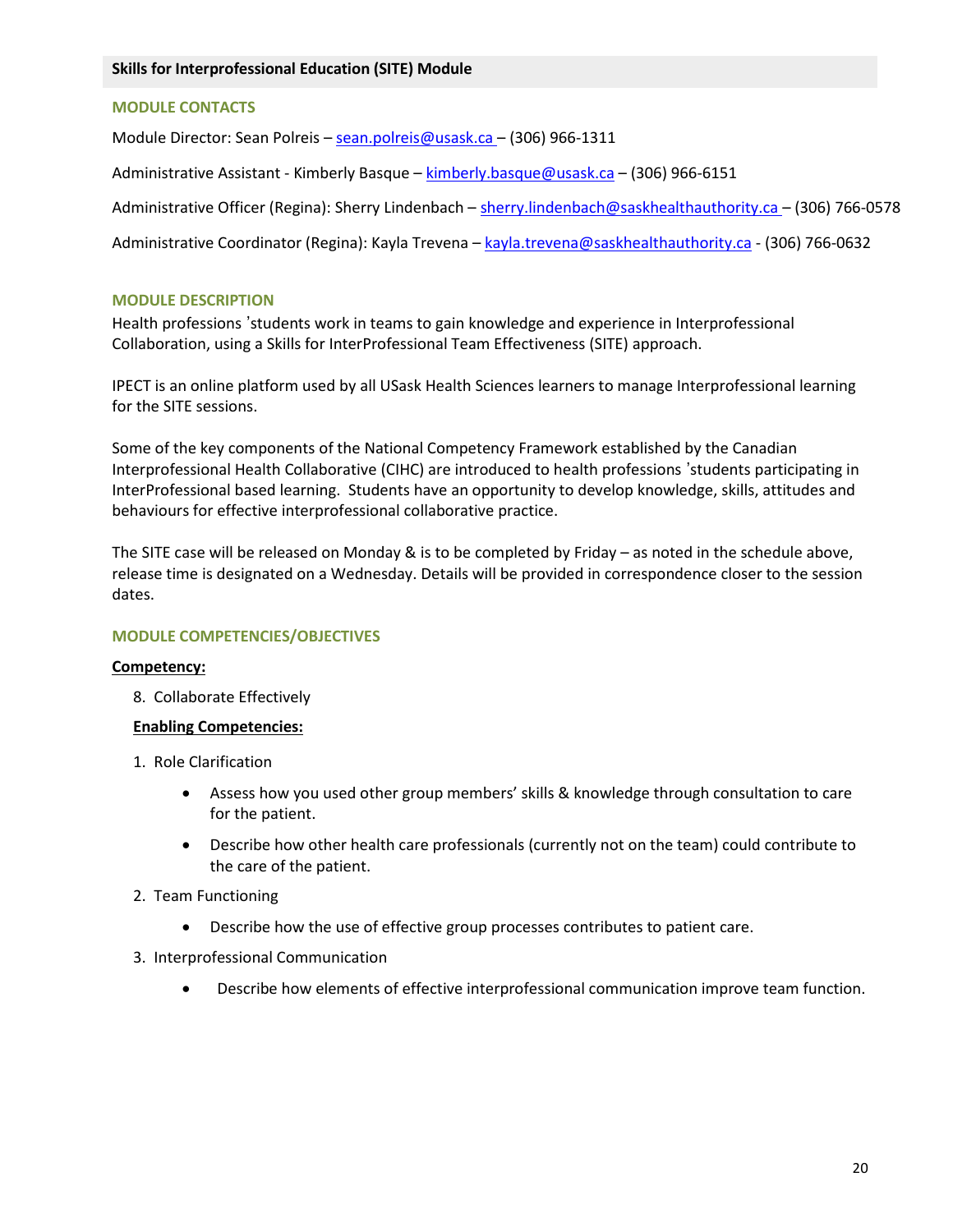- 4. Collaborative Leadership
	- Describe leadership and decision-making behaviours that are likely to contribute to group effectiveness.
- 5. Patient/client/family/community-centred care
	- Determine useful communication approaches based on an understanding of the patient/family and the situation/context and the implications for management.
- 6. Interprofessional Conflict Resolution
	- Describe steps and strategies for conflict resolution within interprofessional groups.

# **MODULE ASSESSMENT**

Assessment for SITE of Clinical Integration III will be based on the student's attendance at small group sessions and satisfactory completion of a written assignment. Please refer to the assessment breakdown above. The required written assignment will be posted on Canvas and due Friday, October 22, 2021 23:59 SK. Where applicable, rubrics for all assignments will be posted on One45 for the relevant session.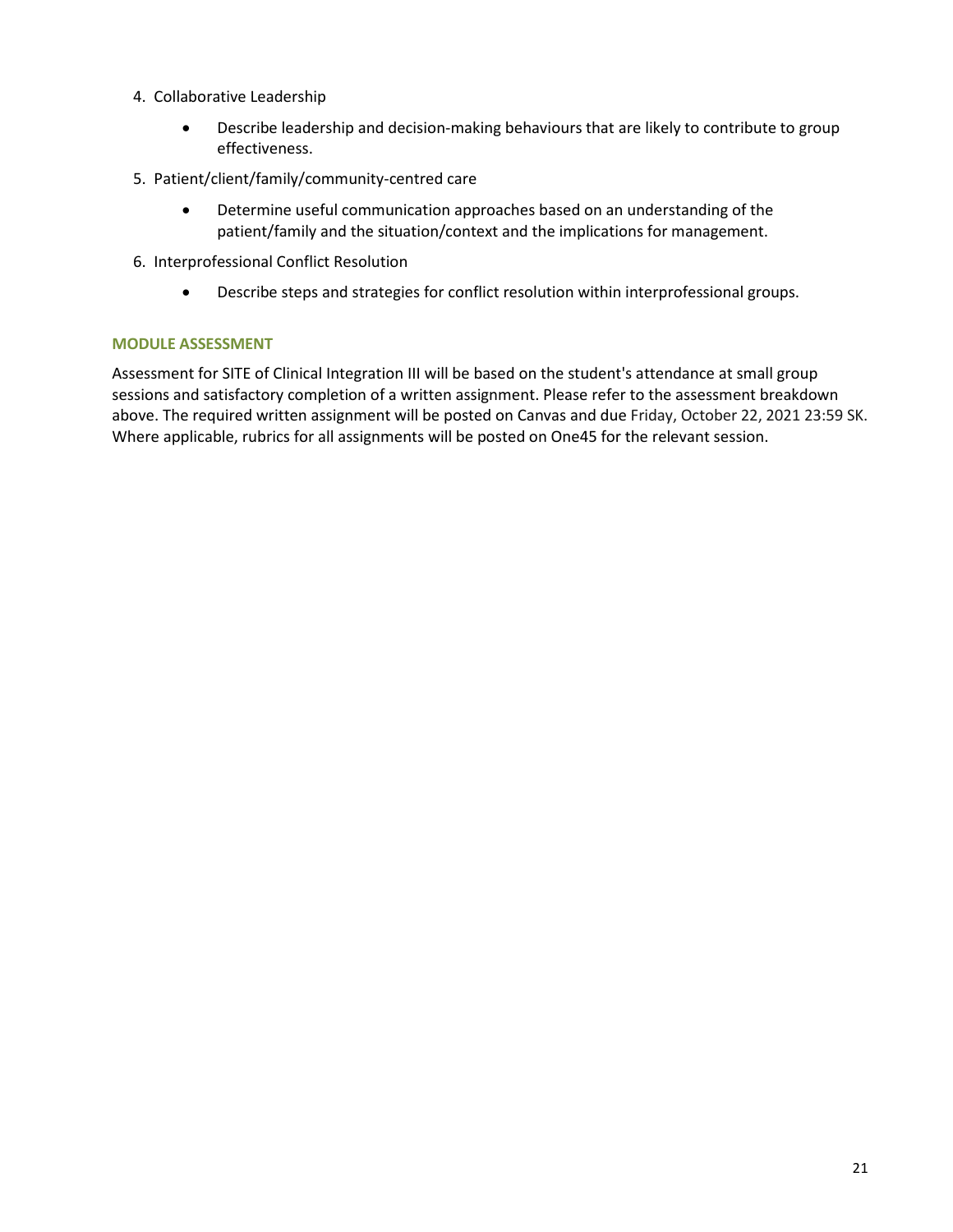#### **Ethics Module**

#### **MODULE CONTACTS**

Module Director: Ryan Meneses [– rym482@usask.ca](mailto:rym482@usask.ca) 

Lecturer: Dr. Susan Hayton

Administrative Assistant: Kimberly Basque - kimberly.basque@usask.ca - (306) 966-6151

Administrative Coordinator (Regina): Kathryn Cooper - [kathryn.cooper@saskhealthauthority.ca\(](mailto:kathryn.cooper@saskhealthauthority.ca)306) 766-0556

#### **MODULE DESCRIPTION**

This module is intended to provide further discussion and analysis on the topics: End of Life Decision Making, and Medical Assistance in Dying. Students will be expected to demonstrate an accurate understanding of ethical principles, guidelines, laws, and present a reasonable argument for a course of action.

Students will continue to develop an analytic method of problem-solving that will prepare them to handle ethical dilemmas in real clinical situations. Students will have the opportunity to think critically about controversial issues in a group environment facilitated by healthcare professionals.

Students are encouraged to reflect upon their personal morals, beliefs and values, and recognize the impact that these beliefs have on patient care.

#### **MODULE COMPETENCIES/OBJECTIVES**

#### **Competency:**

3. Demonstrate Ethico-Legal Reasoning

#### **Milestones:**

- 1. Identify legal and ethical principles, theories, and issues relevant to practical clinical settings.
- 2. Demonstrate knowledge of conflicting ethical principles and perspectives.
- 3. Analyze legal and ethical problems in a rational and logical manner.
- 4. Recognize personal biases and the impact of his/her own morals, beliefs and values.
- 5. Propose rationally justified solutions and approaches to legal and ethical issues.

#### **MODULE DELIVERY**

Lecture-based sessions are designed to deliver information about approaches to ethical problem solving, and to educate students about the legal and ethical requirements associated with certain aspects of patient care.

Small group discussion sessions provide an opportunity for students to discuss different approaches to ethical problem solving, and to practice working through complex ethical dilemmas under the guidance of 1- 2 facilitators and fellow classmates. Feedback will be written by facilitators and delivered to students via email.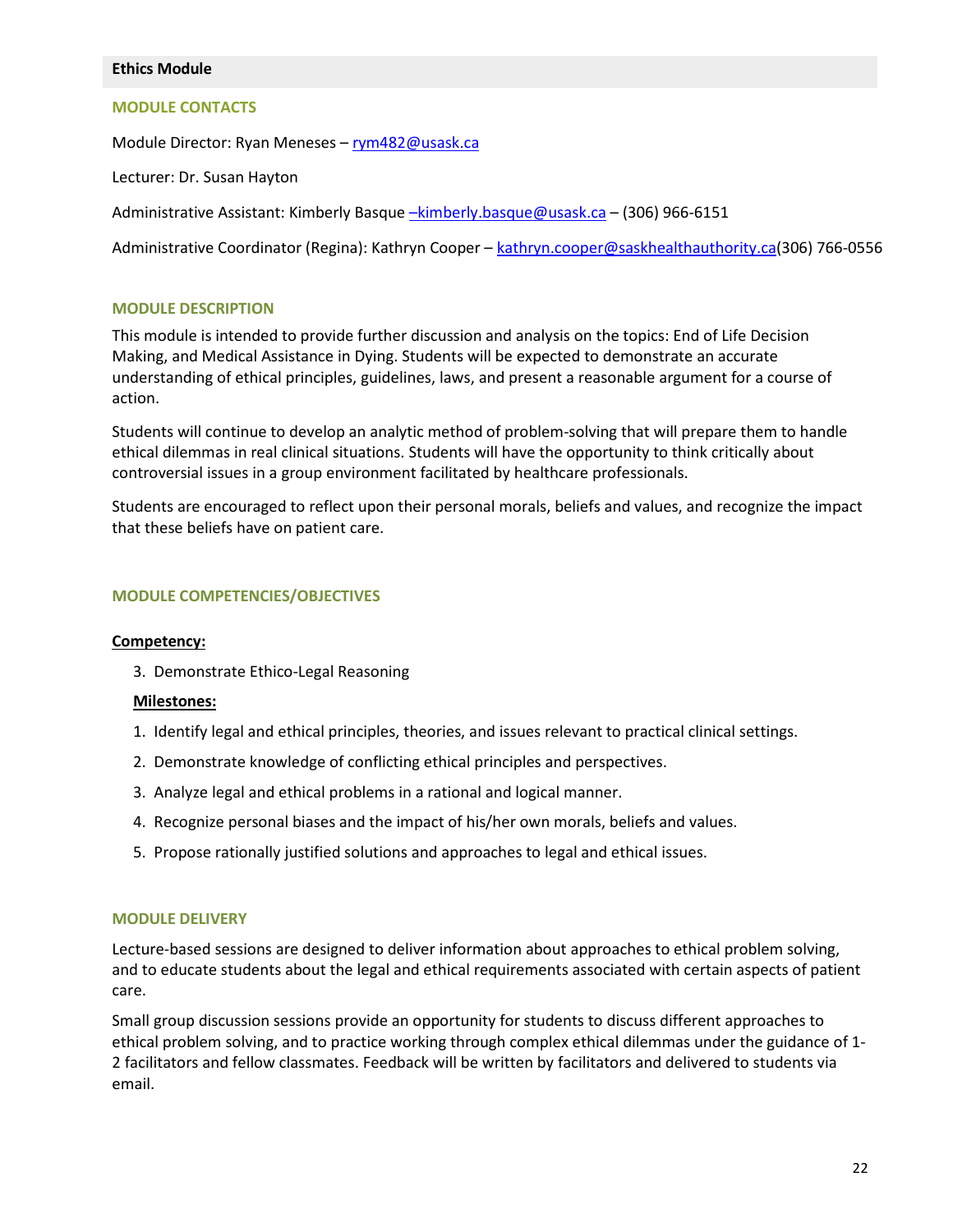#### **RECOMMENDED RESOURCES**

Doing Right: A Practical Guide to Ethics for Medical Trainees and Physicians, 3rd Edition by Philip Hebert (Oxford University Press, Toronto, 2009, ISBN 9780199005529). The text can be purchased in the U of S Bookstore.

Sections in Case Workbook by Dr. K. Ogle on the Four Principles: Beneficence, Non-Maleficence, Autonomy, and Justice (Pages 11-17). Workbook accessible on One45.

#### **MODULE ASSESSMENT**

This assessment will focus on ethical reasoning and critical thinking in a written essay. The details for this assessment will be posted on One45. The written assignment is due: August 26, 2021 23:59 SK.

Rubric will be posted on One45.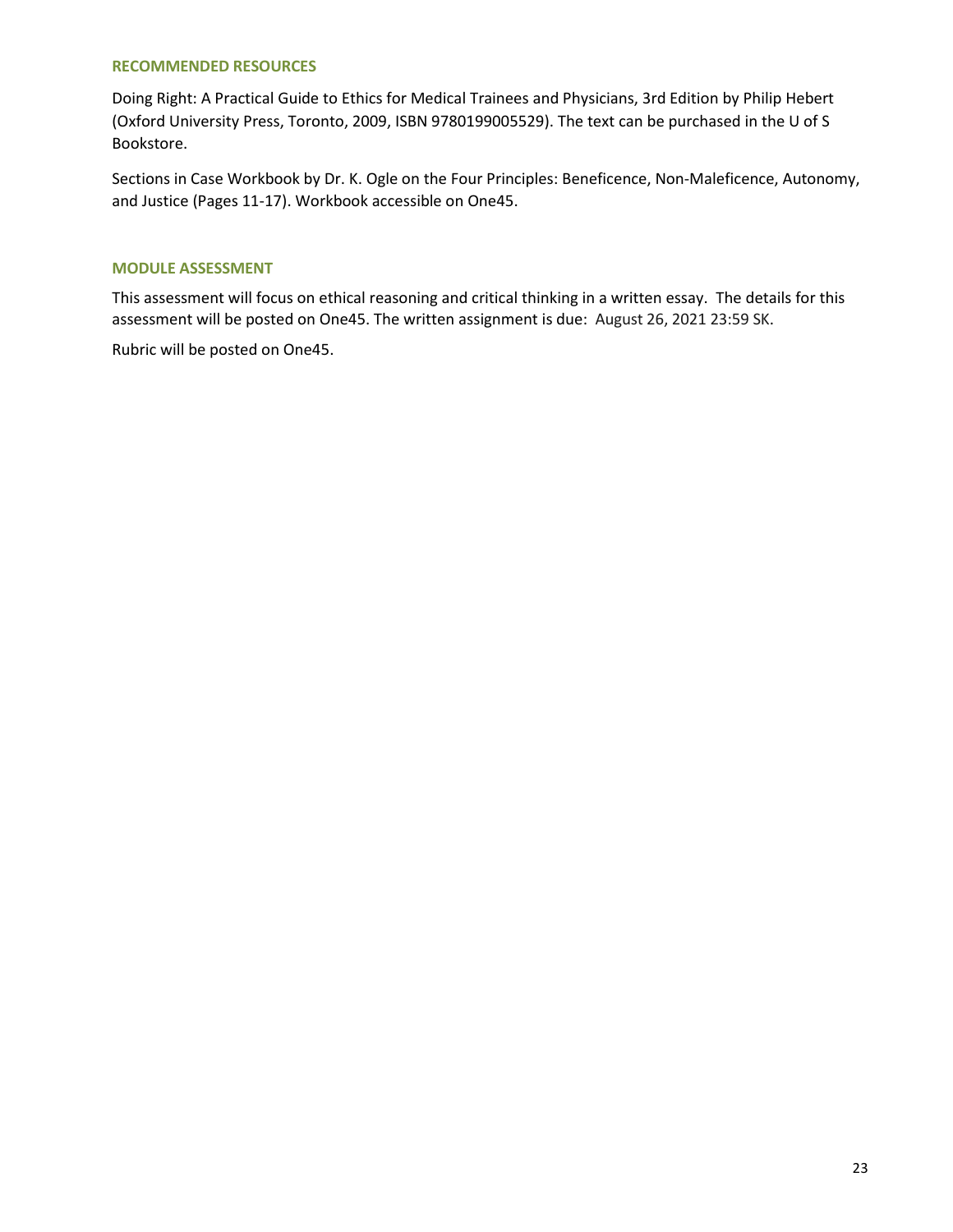#### **Information Literacy Module**

# **MODULE CONTACTS**

Module Director: Erin Watson – [erin.watson@usask.ca](mailto:megan.kennedy@usask.ca) – (306) 966-7327

Administrative Assistant: (Saskatoon): Kimberly Basque – [kimberly.basque@usask.ca](mailto:kimberly.basque@usask.ca) – (306) 966-6151

Administrative Coordinator (Regina): Kathryn Cooper - [kathryn.cooper@saskhealthauthority.ca](mailto:kathryn.cooper@saskhealthauthority.ca) - (306) 766-0556

#### **MODULE DESCRIPTION**

This module reinforces and expands upon students' existing information literacy knowledge to develop information literacy skills **specifically** for the medical context.

#### **MODULE COMPETENCIES/OBJECTIVES**

#### **Competency:**

4. Demonstrate effective information literacy skills to find relevant information.

#### **MODULE ASSESSMENT**

A take-home assignment bringing together the material covered in the three sessions will be posted on Canvas on October 6, 2021 and due October 13, 2021 23:59 SK. The assignment will offer students an opportunity to attain 3 competency assessment points.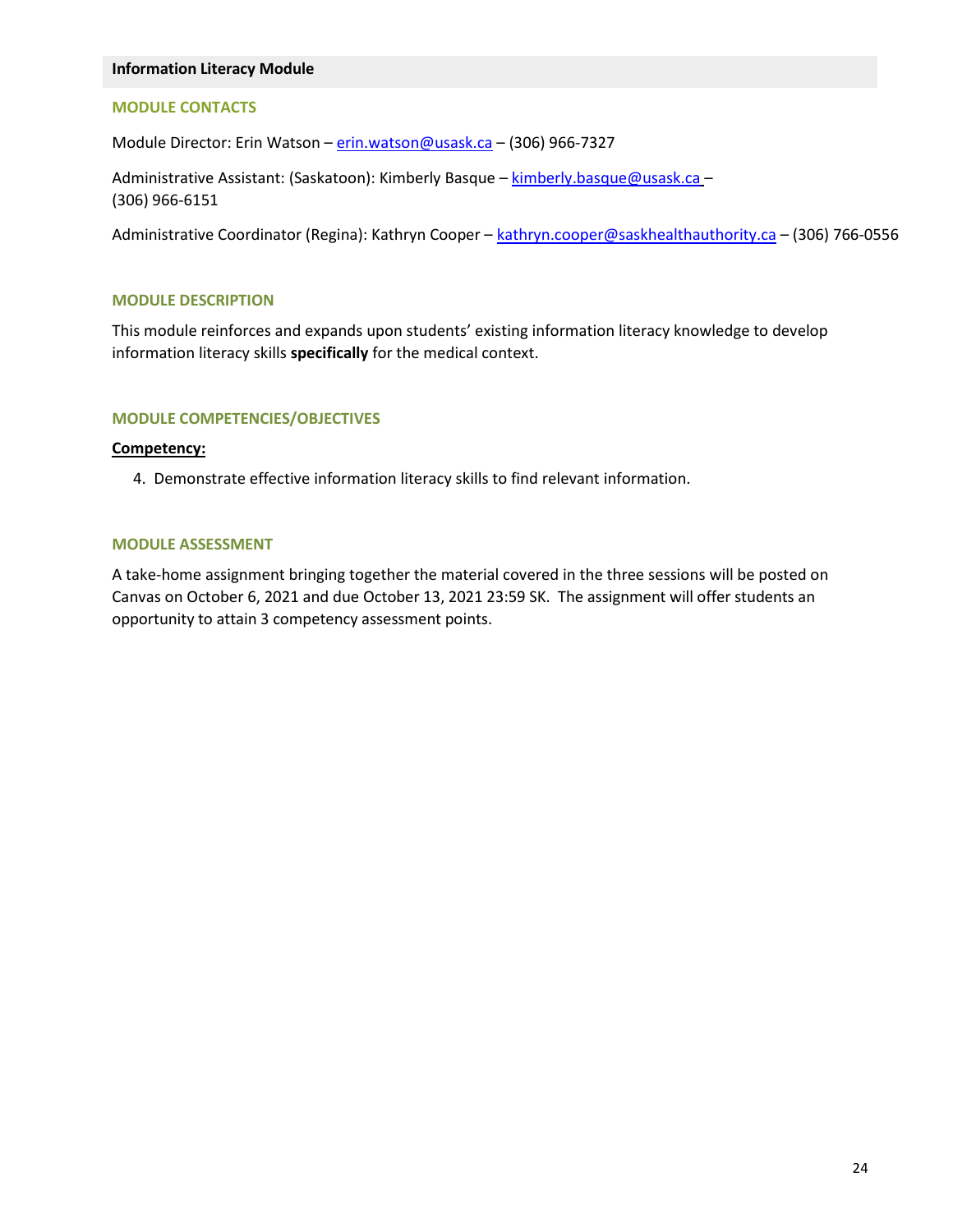#### **Self-Directed Learning Module**

# **MODULE CONTACTS**

Module Director: Dr. Matt Kushneriuk [– matt.kushneriuk@usask.ca](mailto:matt.kushneriuk@usask.ca) – (306) 966-6151

Administrative Assistant (Saskatoon): Kimberly Basque - [kimberly.basque@usask.ca -](mailto:kimberly.basque@usask.ca) (306) 966-6151

Administrative Officer (Regina): Sherry Lindenbach - sherry.lindenbach@saskhealthauthority.ca - (306) 766-0578

#### **MODULE DESCRIPTION**

Students will have the opportunity to reflect on their learning and identify an area they would like to gain additional knowledge. By working through this process students will have the opportunity to reflect on their learning, create a goal to enhance their learning, learn, receive feedback from their peers and colleagues on their growth, and make a plan for monitoring the effectiveness of their new learning. Please view this as an opportunity to explore an area of difficulty or interest through the use of self-directed learning.

#### **MODULE COMPETENCIES/OBJECTIVES**

#### **Competency:**

6. Demonstrate Self-Directed Learning

#### **Milestones:**

Being a self-directed learner involves a five-step process:

- 1. Reflecting on and identifying individual learning needs, including setting a personal learning goal to guide the self-directed learning process.
- 2. Seeking out credible resources to address the learning need and enhancing their learning.
- 3. Sharing lessons learned with peers/mentors/tutors.
- 4. Applying lessons learned to the resolution of the learning need.
- 5. Identifying a plan for monitoring future effectiveness.

#### **MODULE ASSESSMENT**

This module will be assessed through a longitudinal assignment spread throughout the term that will allow students the opportunity to reflect on their learning and identify an area they would like to gain additional learning around. By working through the process of this assignment students will have the opportunity to reflect on their learning, create a goal to enhance their learning, learn, receive feedback from their peers and colleagues on their growth, and make a plan for monitoring the effectiveness of their new learning.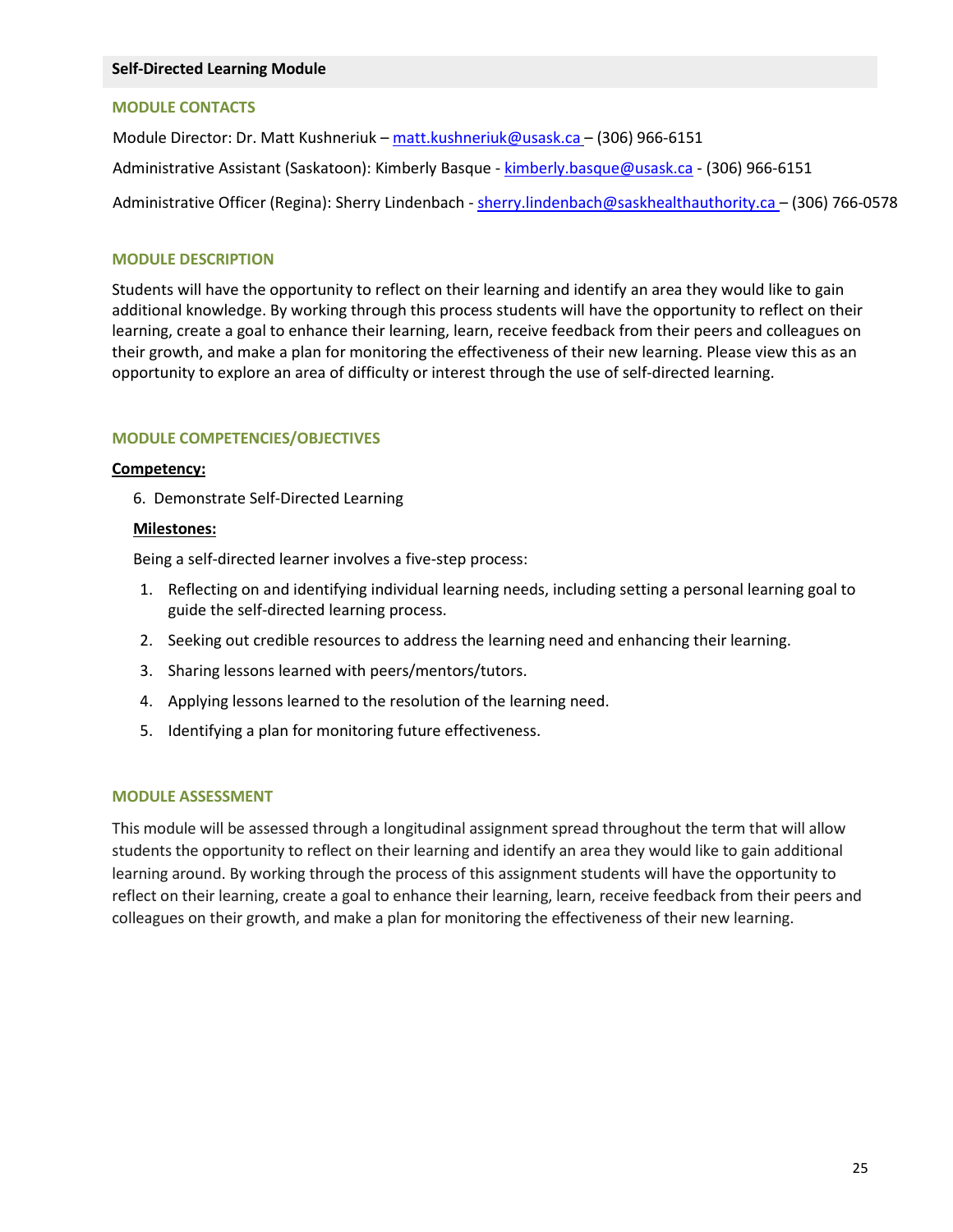#### **IMPORTANT AND RELEVANT STUDENT INFORMATION**

The following information is extremely important for your success in medical school. Please refer to the [UGME Policies](http://medicine.usask.ca/students/undergraduate/policies.php) page and the [Student Information Guide](http://medicine.usask.ca/students/undergraduate/curriculum-schedules-objectives.php#Aboriginalhealthinthecurriculum) for the following policies:

**UGME CONTACT INFORMATION EMAIL COMMUNICATIONS ETHICS AND PROFESSIONALISM PROGRAM EVALUATION GUIDELINES FOR PROVIDING FEEDBACK\ EMERGENCY PROCEDURES MD PROGRAM ATTENDANCE POLICY ASSESSMENT POLICY PROMOTION STANDARDS CONFLICT OF INTEREST NON-INVOLVEMENT OF HEALTH CARE PROVIDERS IN STUDENT ASSESSMENT APPEALS PROCEDURES STUDENT DISCRIMINATION, HARRASSMENT, AND MISTREATMENT PROCEDURE ACCOMMODATION OF STUDENTS WITH DISABILITIES OFFICE OF STUDENT AFFAIRS**

**TECHNICAL STANDARDS – ESSENTIAL SKILLS & ABILITIES REQUIRED FOR THE STUDY OF MEDICINE**  <https://medicine.usask.ca/policies/com-technical-standards.php#relatedForms>

**Where a specific College of Medicine policy or procedure does not exist, the College refers to the U of S Academic Courses Policy at<http://policies.usask.ca/policies/academic-affairs/academic-courses.php>**

# **UNDERGRADUATE MEDICAL EDUCATION ASSIGNMENT SUBMISSION POLICY**

 $\overline{a}$ 

Any assignment submitted after 23:59 SK time on the specified date is deemed late (unless otherwise specified).

All due dates or timelines for assignment submission are published in the student course syllabus<sup>1</sup>.

A late assignment may still be submitted up to three consecutive calendar days (72 hours) from the original deadline for that assessment. The assignment must be submitted to the appropriate year Administrative Coordinator in Saskatoon, or the Pre-Clerkship Coordinator in Regina for years 1-2. Years 3-4 must submit to the Rotation Coordinator. The student, if submitting a late assignment that is deemed to be at or above the pass mark for that assignment will receive the pass mark for the assignment. If it is assessed as below the pass mark, the student will receive the actual grade assigned for the assignment.

Any late assignments not submitted by 23:59 on the third day will receive a mark of 0%. After this period, all mandatory assignments must still be submitted, or the student will be deemed to be missing a course

<sup>&</sup>lt;sup>1</sup> Canvas routinely updates their systems on certain Wednesday evenings. In the event that Canvas is down for scheduled maintenance or due to technical difficulties, assignments are to be submitted by 0900 the following morning.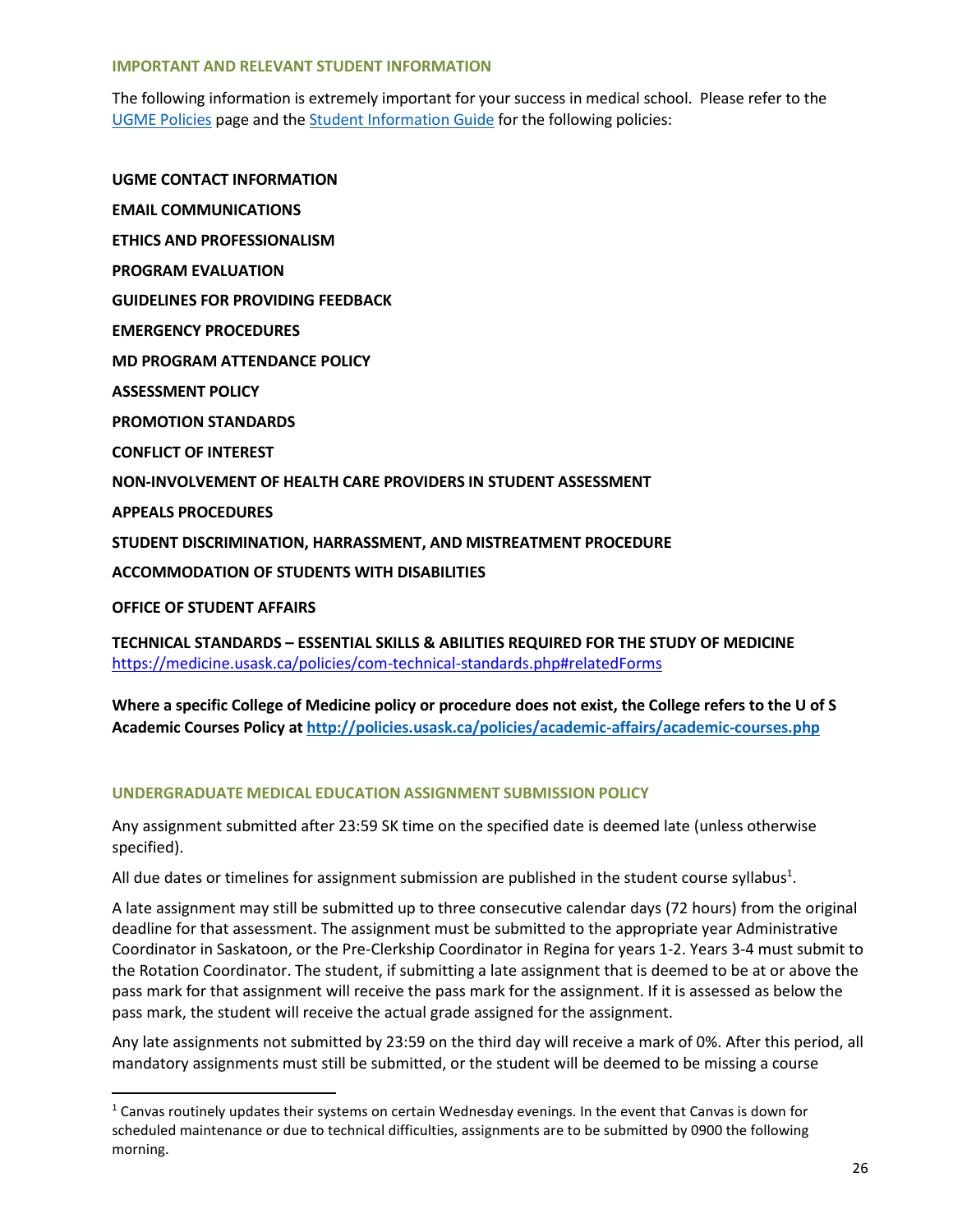component, which will result in an incomplete course. Subsequent academic consequences will be determined at the promotions committee meetings.

In addition to the consequences specified herein, students submitting mandatory assignments late should anticipate a meeting to discuss professionalism, which may result in associated documentation.

**All requests for a deferral of an assignment due date must be received a minimum of 72 hours prior to the deadline.** All such requests must be sent to the Course Director or Rotation Coordinator and copied to the relevant Administrative Coordinator. The course director, in consultation with the year chair and appropriate course/module/rotation director will make a final decision and notify the student of the outcome. Exceptional, unforeseen circumstances will be considered on an individual basis as above.

# **CITATION FORMAT**

Unless otherwise specified by the course or module director, the expected citation format is that of the International Committee of Medical Journal Editors (ICMJE). Examples of this citation format are available at [www.nlm.nih.gov/bsd/uniform\\_requirements.html](http://www.nlm.nih.gov/bsd/uniform_requirements.html)

# **PROFESSIONALISM**

Students can be deemed unsuccessful on any course assessment for not achieving course expectations of professionalism. This would include, but is not limited to, any unapproved absences from a mandatory session, and/or submission of late assignments. Students failing to meet professional expectations in the course should anticipate a meeting with the Module/Course Directors and/or Year Chair to discuss the concern, which may result in associated documentation. For further information on professionalism, please refer to the UGME Procedures for Concerns with Medical Student Professional Behavior. <http://medicine.usask.ca/policies/professionalism-standard-operating-procedure.php>

# **RECORDING OF THE LECTURES**

L

Most lectures will be recorded and posted to the course Canvas site under Course Materials. However, each lecturer reserves the right to choose whether or not their lectures will be recorded. Lecture recordings are not intended to be a replacement for attending the session but rather to enhance understanding of the concepts.

Please remember that course recordings belong to your instructor, the University, and/or others (like a guest lecturer) depending on the circumstance of each session, and are protected by copyright. Do not download, copy, or share recordings without the explicit permission of the instructor.

For questions about recording and use of sessions in which you have participated, including any concerns related to your privacy, please contact the UGME administrative coordinator for this course. More information on class recordings can be found in the Academic Courses Policy [https://policies.usask.ca/policies/academic-affairs/academic-courses.php#5ClassRecordings.](https://policies.usask.ca/policies/academic-affairs/academic-courses.php#5ClassRecordings)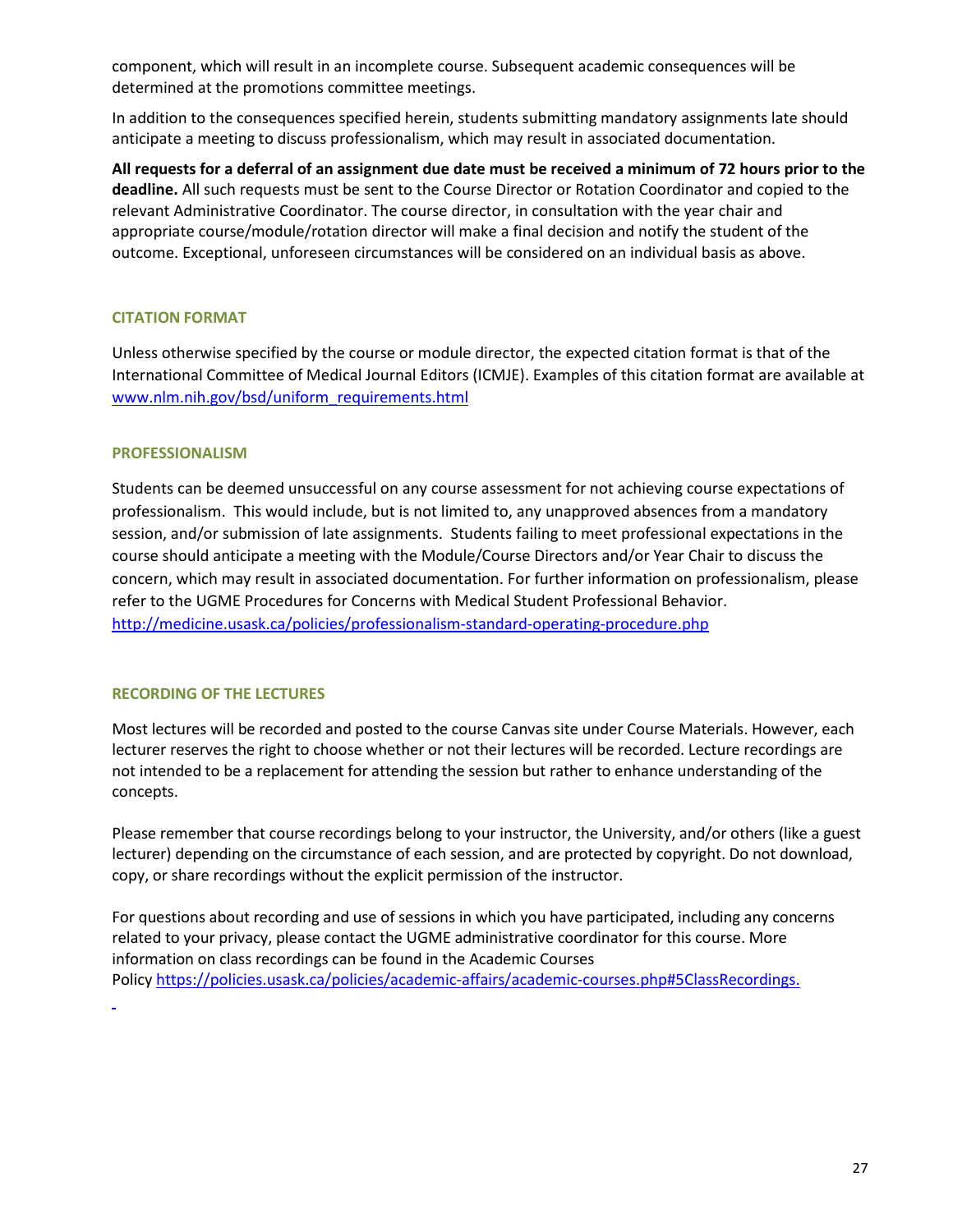#### **REQUIRED VIDEO USE:**

At times in this course you may be required to have your video on during video conferencing sessions, in order to support observation of skills, to support group learning activities, or for exam invigilation. It will be necessary for you to use of a webcam built into or connected to your computer.

For questions about use of video in your sessions, including those related to your privacy, contact your instructor.

# **COPYRIGHT**

Course materials are provided to you based on your registration in a class, and anything created by your professors and instructors is their intellectual property and cannot be shared without written permission. If materials are designated as open education resources (with a creative commons license) you can share and/or use in alignment with the [CC license.](https://openpress.usask.ca/authoring/chapter/creative-commons-licenses/) This includes exams, PowerPoint/PDF slides and other course notes. Additionally, other copyright-protected materials created by textbook publishers and authors may be provided to you based on license terms and educational exceptions in the Canadian Copyright Act (see [http://laws-lois.justice.gc.ca/eng/acts/C-42/index.html\).](http://laws-lois.justice.gc.ca/eng/acts/C-42/index.html)

**Before you copy or distribute others' copyright-protected materials, please ensure that your use of the materials is covered under the University's Fair Dealing Copyright Guidelines available a[t https://library.usask.ca/copyright/general-information/fair-dealing-guidelines.php](https://library.usask.ca/copyright/general-information/fair-dealing-guidelines.php)**. For example, posting others' copyright-protected materials on the open web is not covered under the University's Fair Dealing Copyright Guidelines, and doing so requires permission from the copyright holder.

For more information about copyright, please visit [https://library.usask.ca/copyright/index.phpw](https://library.usask.ca/copyright/index.php)here there is information for students available at [https://library.usask.ca/copyright/students/rights.php,](https://library.usask.ca/copyright/students/rights.php) or contact the University's Copyright Coordinator at [mailto:copyright.coordinator@usask.ca o](mailto:copyright.coordinator@usask.ca)r 306-966-8817.

#### **INTEGRITY DEFINED (FROM THE OFFICE OF THE UNIVERSITY SECRETARY)**

Although learning in a remote context is different, the rules and principles governing academic integrity remain the same. If you ever have questions about what may or may not be permitted, ask your instructor. Students have found it especially important to clarify rules related to exams administered remotely and to follow these carefully and completely.

The University of Saskatchewan is committed to the highest standards of academic integrity [\(https://academic-integrity.usask.ca/\)](https://academic-integrity.usask.ca/). Academic misconduct is a serious matter and can result in grade penalties, suspension, and expulsion.

#### **Prepare for Integrity**

Students are expected to act with academic integrity.

- Students are encouraged to complete the Academic Integrity Tutorial to understand the fundamental values of academic integrity and how to be a responsible scholar and member of the USask community (tutorial link: [https://libguides.usask.ca/AcademicIntegrityTutorial\)](https://libguides.usask.ca/AcademicIntegrityTutorial).
- Students can access campus resources that support development of study skills, time and stress management, and ethical writing practices important for maintaining academic integrity and avoiding academic misconduct.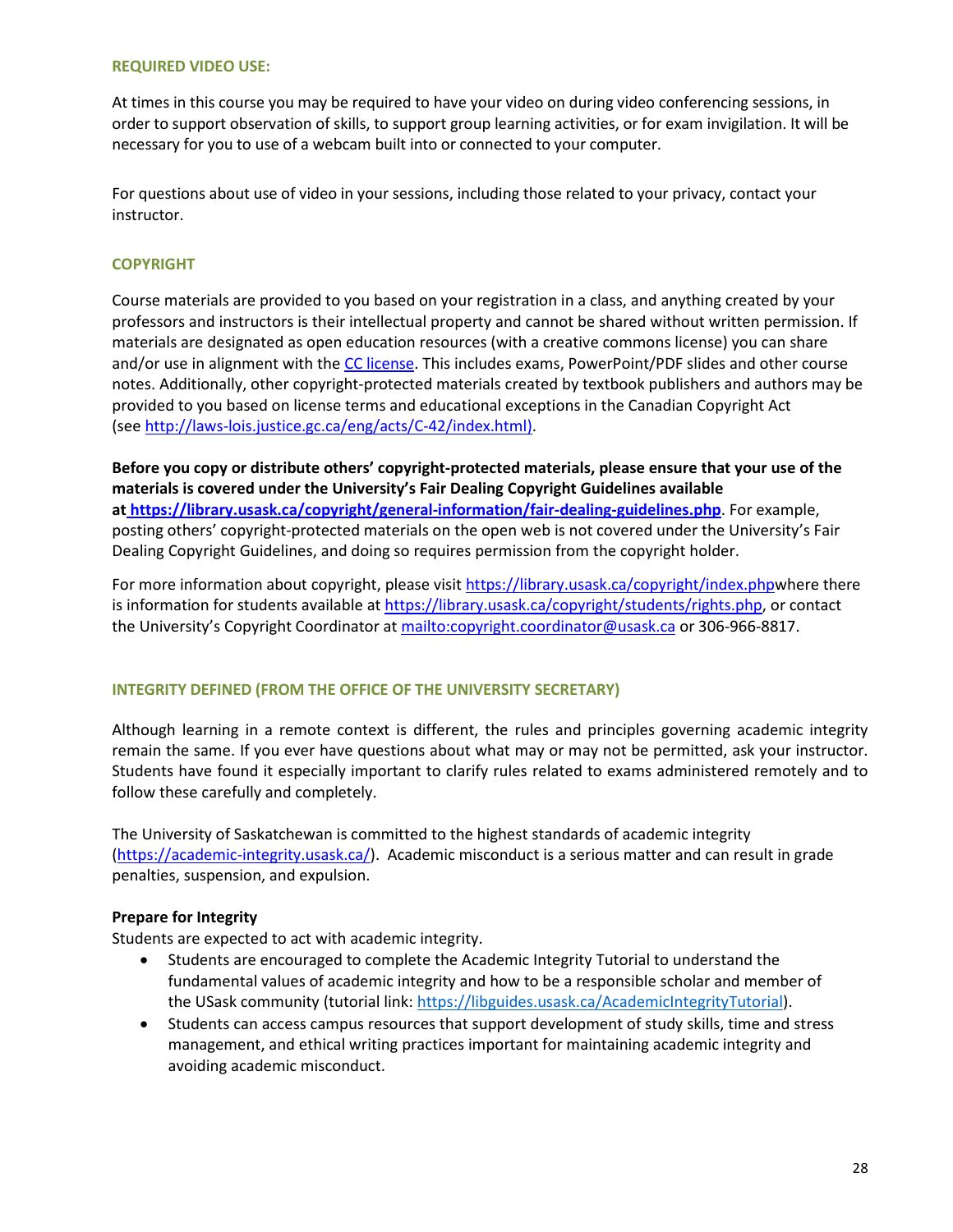#### **Responses to Misconduct**

Students are expected to be familiar with the academic misconduct regulations [\(https://governance.usask.ca/student-conduct-appeals/academic-misconduct.php#About\)](https://governance.usask.ca/student-conduct-appeals/academic-misconduct.php#About).

- Definitions appear in Section II of the academic misconduct regulations.
- The academic misconduct regulations apply regardless of type of assessment or presence of supervision during assessment completion.
- Students are advised to ask for clarification as to the specific expectations and rules for assessments in all of their courses.
- Students are urged to avoid any behaviour that could result in suspicions of cheating, plagiarism, misrepresentation of facts. Students should note that posting copyrighted course materials (e.g., notes, questions, assignments or exams) to third party websites or services or other forum or media without permission is an academic or non-academic misconduct offense.

Non-academic offenses are dealt with under the [Standard of Student Conduct in NonAcademic Matters and](https://governance.usask.ca/student-conduct-appeals/non-academic-misconduct.php)  [Regulations and Procedures for Resolution of Complaints and Appeals.](https://governance.usask.ca/student-conduct-appeals/non-academic-misconduct.php)

#### **EXAMINATIONS WITH ACCESS AND EQUITY SERVICES (AES)**

Students who have disabilities (learning, medical, physical, or mental health) are strongly encouraged to register with Access and Equity Services (AES) if they have not already done so. Students who suspect they may have disabilities should contact the Student Affairs Coordinator at the Office of Student Affairs (OSA) for advice and referrals. In order to access AES programs and supports, students must follow AES policy and procedures. For more information, [www.students.usask.ca/aes o](http://www.students.usask.ca/aes)r contact AES at (306) 966-7273 or [aes@usask.ca.](mailto:aes@usask.ca)

Students registered with AES may request alternative arrangements for mid-term and final examinations.

Students must arrange such accommodations through the Office of Student Affairs (OSA) by the stated deadlines. Instructors shall provide the examinations for students who are being accommodated by the deadlines established by AES.

#### **STUDENT SUPPORTS**

#### **COLLEGE OF MEDICINE, OFFICE OF STUDENT AFFAIRS**

Student Affairs offers confidential support and advocacy at arm's length from the academic offices.

For more information please contact:

COM Student Affairs Coordinator (Saskatoon), Edith Conacher a[t edith.conacher@usask.ca](mailto:edith.conacher@usask.ca) or (306) 966-4751

COM and the School of Rehabilitation Science Coordinator (Saskatoon), Bev Digout a[t bev.digout@usask.ca o](mailto:bev.digout@usask.ca)r (306) 966-8224

Administrative Assistant (Saskatoon), Kacia Whilby at [kacia.whilby@usask.ca](mailto:kacia.whilby@usask.ca) or (306) 966-7331

COM Student Affairs Coordinator (Regina), Lisa Persaud at [lisa.persaud@saskhealthauthority,ca](mailto:lisa.persaud@saskhealthauthority,ca) or (306) 766-0620

Student Affairs Director, Dr. Nicole Fahlman (Regina) at [nicole.fahlman@usask.ca](mailto:nicole.fahlman@usask.ca) or (306) 209-0142

Student Affairs Director, Dr. Tiann O'Carroll (Regina) at [tiann.ocaroll@usask.ca](mailto:tiann.ocaroll@usask.ca) or (306) 529-0777

OSA Associate Michelle Grove at michelle.grove@saskhealthauthority.ca or (306) 766-0553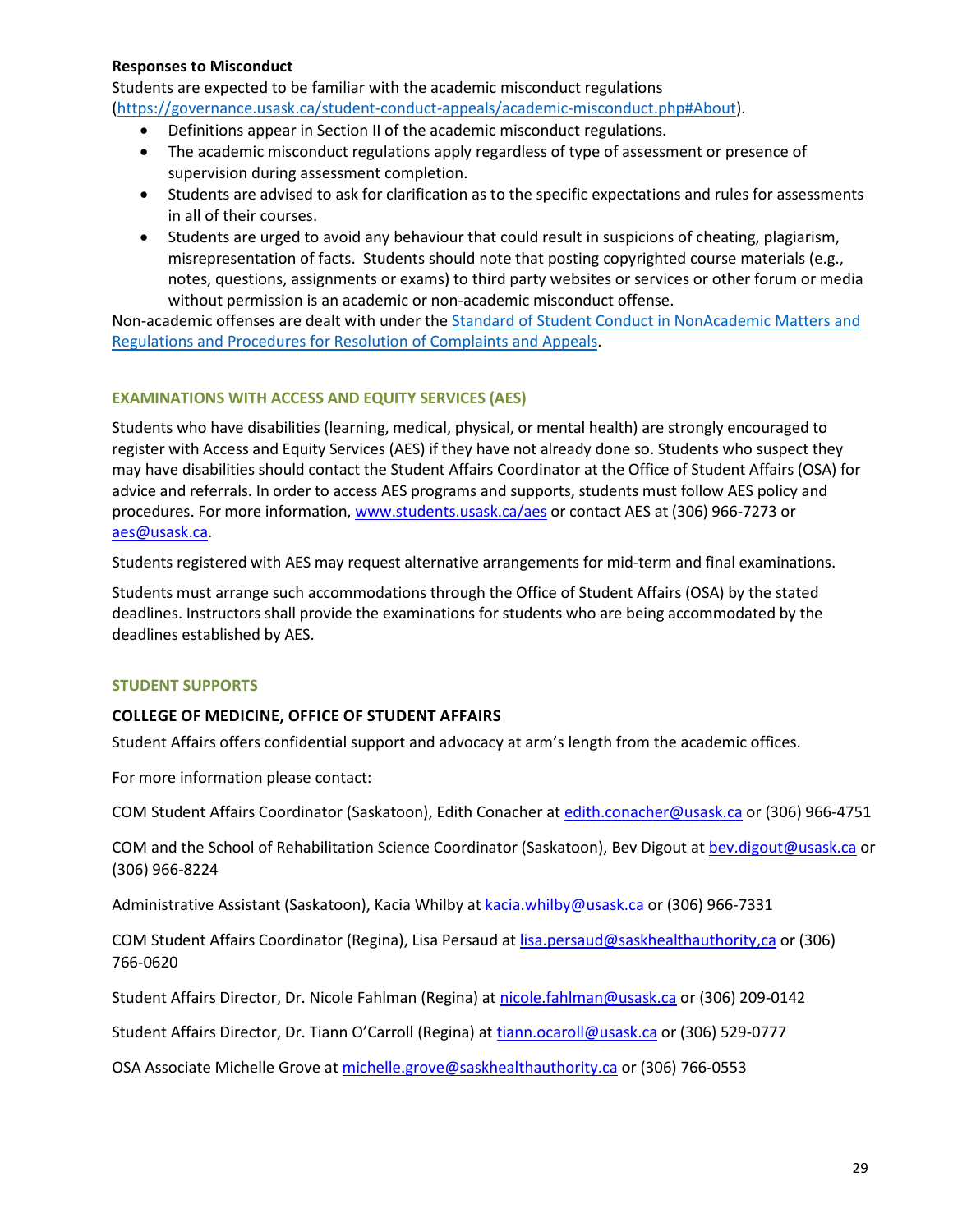# **ACADEMIC HELP FOR STUDENTS**

The University Library offers a range of learning and academic support to assist USask undergrad and graduate students. For information on specific services, please see the Learning page on the Library web site [https://library.usask.ca/support/learning.php.](https://library.usask.ca/support/learning.php)

Remote learning support informatio[n https://students.usask.ca/remote-learning/index.php](https://students.usask.ca/remote-learning/index.php) Class and study tips<https://students.usask.ca/remote-learning/class-and-study-tips.php> Remote learning tutorial [https://libguides.usask.ca/remote\\_learning](https://libguides.usask.ca/remote_learning) Study skills materials for online learning https://libguides.usask.ca/studyskills A guide on netiquette, principles to guide respectful online learning interactions <https://teaching.usask.ca/remote-teaching/netiquette.php>

# **TEACHING, LEARNING AND STUDENT EXPERIENCE**

Teaching, Learning and Student Experience (TLSE) provides developmental and support services and programs to students and the university community. For more information, see the students' web site [http://students.usask.ca.](http://students.usask.ca/)

# **FINANCIAL SUPPORT**

Any student who faces challenges securing their food or housing and believes this may affect their performance in the course is urged to contact Student Central [\(https://students.usask.ca/student](https://students.usask.ca/student-central.php)[central.php\)](https://students.usask.ca/student-central.php).

# **ABORIGINAL STUDENTS' CENTRE**

The Aboriginal Students' Centre (ASC) is dedicated to supporting Aboriginal student academic and personal success. The centre offers personal, social, cultural and some academic supports to Métis, First Nations, and Inuit students. The centre is also dedicated to intercultural education, brining Aboriginal and non-Aboriginal students together to learn from, with and about one another in a respectful, inclusive and safe environment. Students are encouraged to visit the ASC's Facebook page

[\(https://www.facebook.com/aboriginalstudentscentre/\)](https://www.facebook.com/aboriginalstudentscentre/) to learn more.

# **INTERNATIONAL STUDENT AND STUDY ABROAD CENTRE**

The International Student and Study Abroad Centre (ISSAC) supports student success and facilitates international education experiences at USask and abroad. ISSAC is here to assist all international undergraduate, graduate, exchange and English as a Second Language students in their transition to the University of Saskatchewan and to life in Canada. ISSAC offers advising and support on matters that affect international students and their families and on matters related to studying abroad as University of Saskatchewan students. Please visit [students.usask.ca](http://students.usask.ca/) for more information.